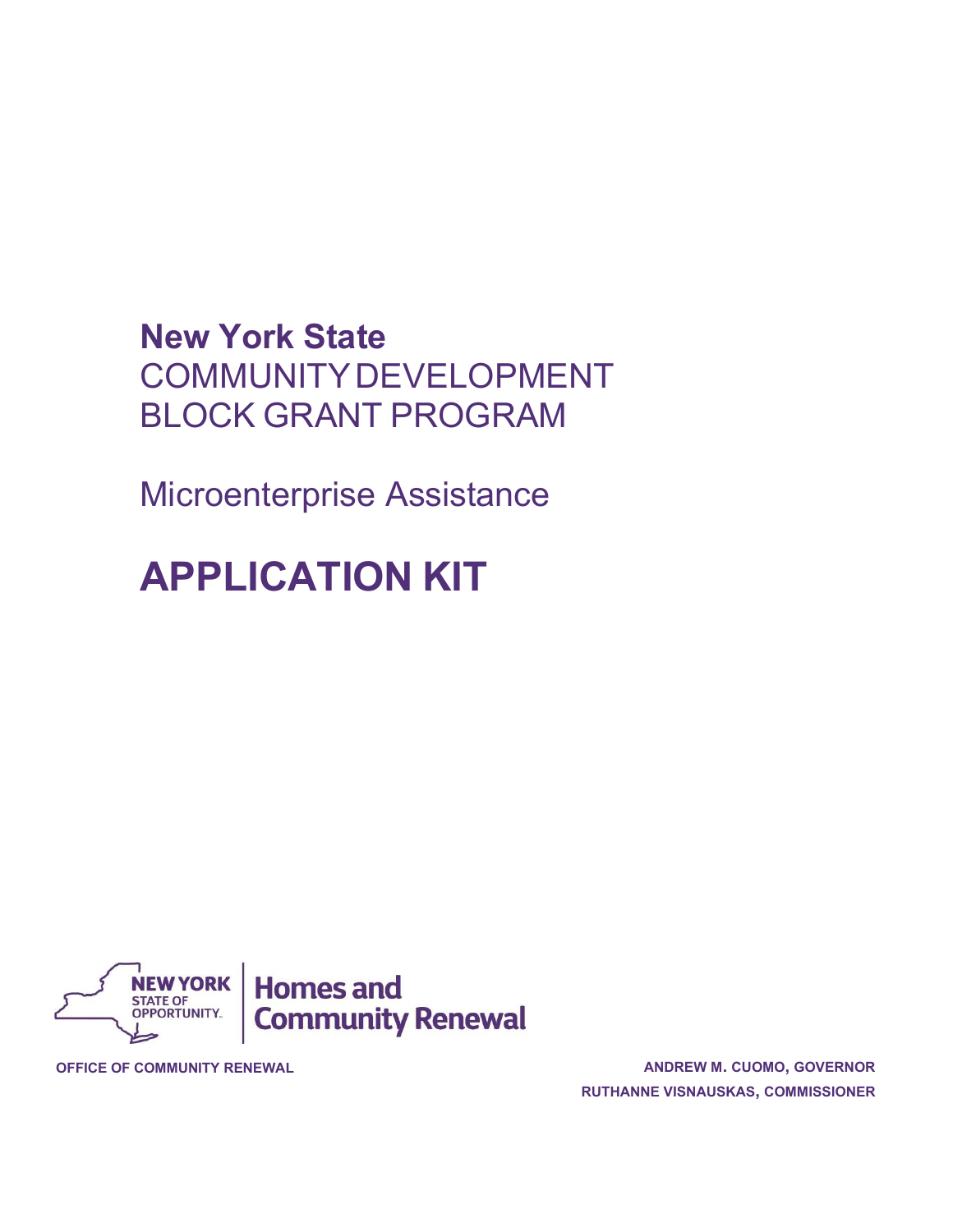## **TABLE OF CONTENTS**

## **Contents**

| I.   |           |                                                                |  |
|------|-----------|----------------------------------------------------------------|--|
| ΙΙ.  |           |                                                                |  |
|      | А.        | Objectives of the Community Development Block Grant Program  1 |  |
|      | В.        |                                                                |  |
| III. |           |                                                                |  |
|      | A.        |                                                                |  |
|      | В.        |                                                                |  |
|      | C.        |                                                                |  |
|      | D.        |                                                                |  |
|      | Е.        |                                                                |  |
|      | F.        |                                                                |  |
|      | G.        |                                                                |  |
|      | Η.        |                                                                |  |
|      | L.        |                                                                |  |
|      | J.        |                                                                |  |
|      |           |                                                                |  |
|      |           |                                                                |  |
| IV.  |           |                                                                |  |
|      | A.        |                                                                |  |
|      | В.        |                                                                |  |
|      | C.        |                                                                |  |
| V.   |           |                                                                |  |
|      | A.        |                                                                |  |
|      | A.        |                                                                |  |
|      | В.        |                                                                |  |
|      |           |                                                                |  |
|      | А.        |                                                                |  |
|      |           |                                                                |  |
|      |           |                                                                |  |
|      | В.        |                                                                |  |
|      |           |                                                                |  |
|      | А.        |                                                                |  |
|      |           |                                                                |  |
|      |           |                                                                |  |
|      |           |                                                                |  |
|      |           |                                                                |  |
|      |           |                                                                |  |
|      | <b>B.</b> |                                                                |  |
|      | C.        |                                                                |  |
|      | D.        |                                                                |  |
|      | Е.        |                                                                |  |
|      | Е.        |                                                                |  |
|      | G.        |                                                                |  |
|      | Η.        |                                                                |  |
|      | L.        |                                                                |  |
|      |           |                                                                |  |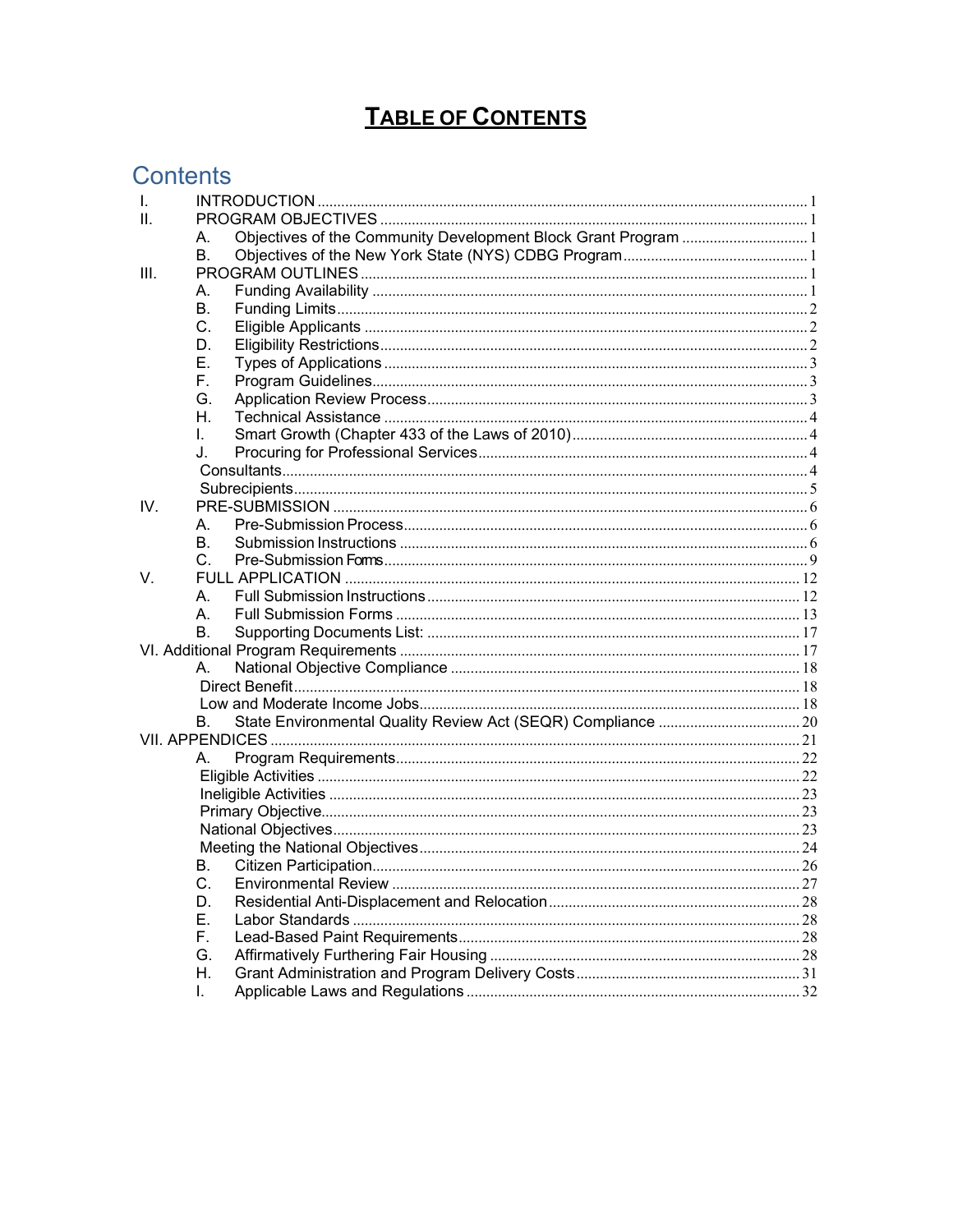## <span id="page-2-0"></span>**I. INTRODUCTION**

In accordance with New York State's approved Consolidated Plan and its Annual Action Plan, the Office of Community Renewal (OCR) invites eligible applicants to submit an application for Community Development Block Grant (NYS CDBG) funding. NYS CDBG funds provide small communities and counties in New York State with a great opportunity to undertake activities that focus on community development needs, such as creating or expanding job opportunities, providing safe affordable housing, and addressing local public infrastructure and public facilities issues. OCR encourages communities to propose activities that are creative and innovative in addressing their needs.

The Application requests information necessary to document the eligibility of the activity, compliance with the Primary and National Objectives, the need for the activity, and its overall impact on the community. It contains information to assist Applicants in compiling a complete, relevant and competitive application. Therefore, it is important for prospective Applicants to read it carefully and to become familiar with all applicable guidelines and requirements. The Federal regulations set forth at 24 CFR Part 570 and specifically, Subpart I of 24 CFR 570 are the governing regulations of the NYS CDBG Program for non-entitlement communities.

## <span id="page-2-1"></span>**II. PROGRAM OBJECTIVES**

#### <span id="page-2-2"></span>**A. Objectives of the Community Development Block Grant Program**

As set forth in the Federal Housing and Community Development Act, the Primary Objective of the CDBG program "is the development of viable urban communities by providing decent housing and a suitable living environment and expanding economic opportunities, principally for persons of low and moderate income (LMI)".

#### <span id="page-2-3"></span>**B. Objectives of the New York State (NYS) CDBG Program**

Financial assistance will be provided for the development of projects that meet the NYS CDBG Program Objectives and that provide decent, safe, affordable housing, access to clean drinking water, proper disposal of household wastewater, access to local public facilities, and economic opportunities for persons from LMI households by supporting development projects that are designed to create or retain employment opportunities or foster microenterprise activities.

In support of New York's community development goals, the NYS CDBG Program will:

- 1. Support a mix of rehabilitation, and conversion activities to preserve and increase affordable housing, for both renters and homeowners;
- 2. Encourage investment in communities by assisting local governments in devising and implementing economic development strategies to revitalize viable communities and provide economic opportunities that principally benefit LMI persons;
- 3. Revitalize the vibrancy of NYS' communities and enhance the quality of life;
- 4. Develop and implement strategies, which facilitate the coordination of NYS CDBG funding with other federal, state, and local community development resources.

## <span id="page-2-4"></span>**III. PROGRAM OUTLINES**

#### <span id="page-2-5"></span>**A. Funding Availability**

Available CDBG funds may be allocated according to the following categories: Community Development Funding; Economic Development Assistance; Imminent Threat; Technical Assistance & Capacity Building; and Program Administration. Actual allocation percentages are dependent upon the number of applications received in any given year.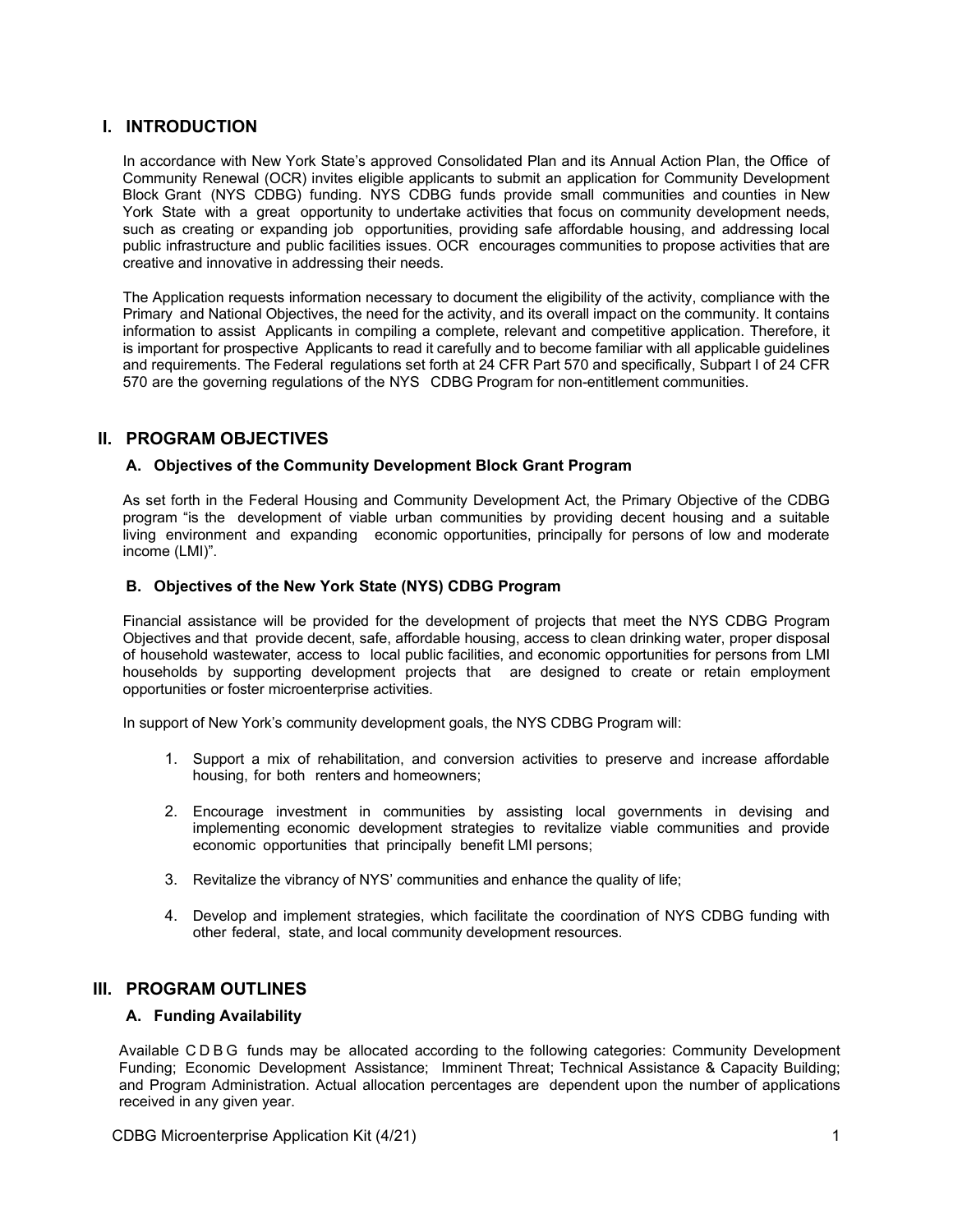The NYS CDBG Microenterprise program provides resources to support and foster the development of microbusinesses by providing grants in conjunction with capacity building and entrepreneurial assistance. The program is designed to stimulate economic growth and create businesses and jobs that will improve and preserve NYS homes and communities. An objective of the NYS CDBG Microenterprise program is to create opportunities for the development of businesses that promote employment opportunities for persons of lowto moderate- income families.

Applicants that have received an Invitation to Apply may submit a full application for Microenterprise funding. Only applications that have been submitted in response to an Invitation to Apply will be considered for funding.

This Application consists of the instructions and forms required for eligible Applicants to apply for Microenterprise assistance. For more information on the competitive (annual) application process, contact the Office of Community Renewal at (518) 474-2057 or visit our website at [https://hcr.ny.gov/community](https://hcr.ny.gov/community-development-block-grant-economic-development-program)[development-block-grant-economic-development-program](https://hcr.ny.gov/community-development-block-grant-economic-development-program)

#### <span id="page-3-0"></span>**B. Funding Limits**

Microenterprise Assistance **\$100,000 to \$300,000** 

Applicants seeking Microenterprise funds may submit multiple applications. However, the total amount awarded in a program year may not exceed a total of \$300,000. Please note that the NYS OCR may exceed these caps if a project or projects have significant and transformational impacts beyond the immediate public benefit.

**Applicants should only apply for the amount of funding that can be fully expended and the type of activities that can be completed within the specified project completion period of twenty-four (24) months**. Applicants should not proceed with a project that cannot be completed within the specified timeframe or with the assumption that an extension of the project deadline will be considered. Grant recipients who are unable to satisfy the term of their grant agreement may be unable to secure further OCR funding until such time as the prior grants have been completed or the funds recaptured. Inability to meet the required timeframe may be viewed as an issue of project readiness and/or inadequate local capacity to carry out grant activities in a timely manner and may require significant additional actions on the part of the municipality to ensure that any potential future grants will be completed within the term of the grant agreement.

## <span id="page-3-1"></span>**C. Eligible Applicants**

Eligible applicants are non-entitlement units of general local government (cities, villages, towns or counties), excluding metropolitan cities, urban counties, and Indian Tribes that are designated Entitlement communities. Non-entitlement areas are defined as cities, towns, and villages with populations of less than 50,000 except those designated principal cities of Metropolitan Statistical Areas, and counties with populations of less than 200,000. A list of eligible communities is available at: [https://hcr.ny.gov/community](https://hcr.ny.gov/community-development-block-grant-economic-development-program)[development-block-grant-economic-development-program](https://hcr.ny.gov/community-development-block-grant-economic-development-program)

Counties may apply on behalf of units of general local government located within their jurisdiction when the unit of local government has authorized the county to apply. The unit of general local government will be considered the Applicant for determining grant limits, and its statistics will be used for purposes of the selection factors. A cooperation agreement between the County and the local government, an authorizing resolution issued by the local government, and an explanation as to why the arrangement is needed must be included as an exhibit to the application.

#### <span id="page-3-2"></span>**D. Eligibility Restrictions**

**Prior Recipients of the NYS CDBG Program are subject to an evaluation of capacity and performance and must resolve all outstanding audit, monitoring and/or non-compliance issues which involve a violation of federal, state or local law or CDBG program requirements prior to the**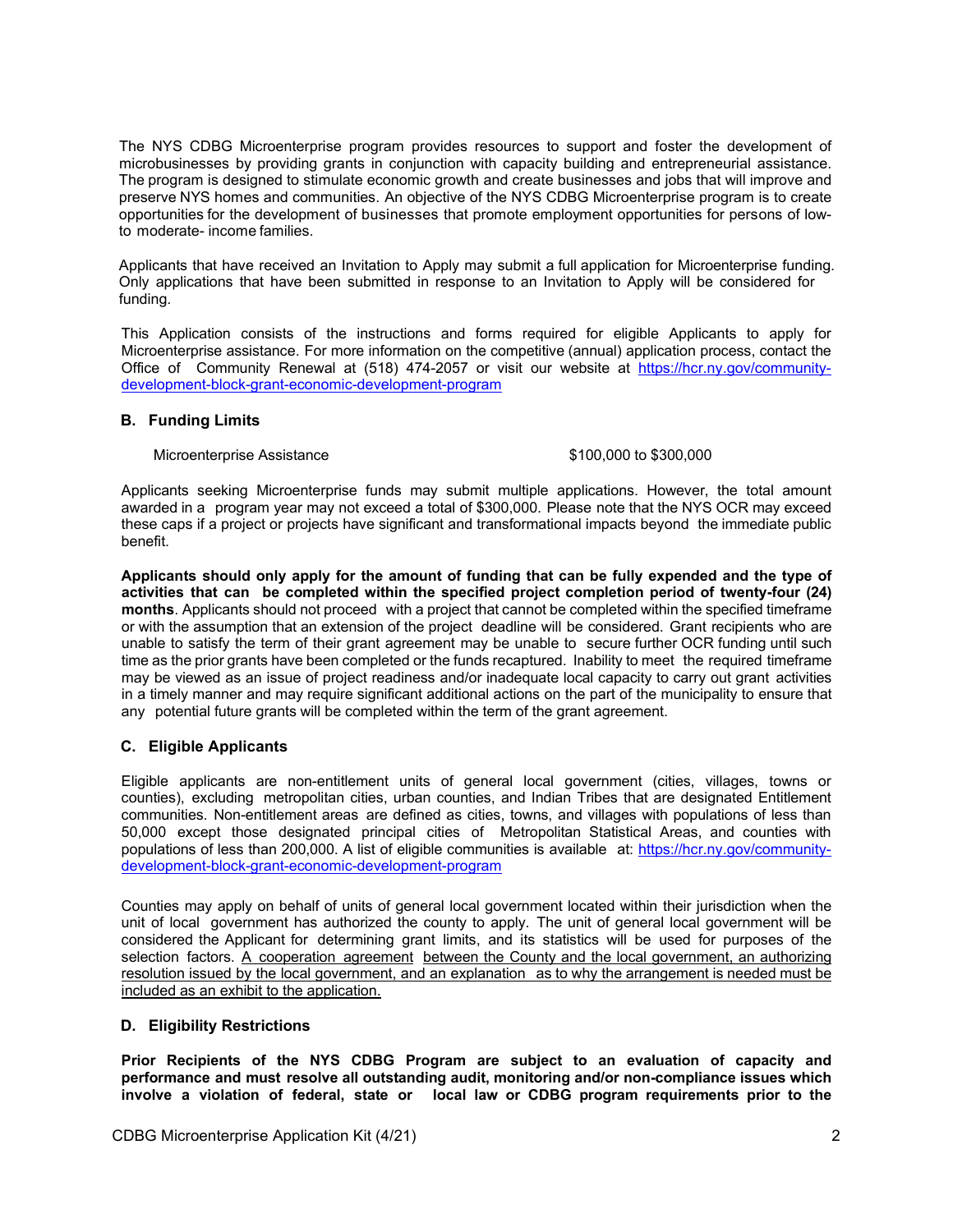**submission of an application for funding.** An Applicant may be ineligible for a grant when its performance evidences significant lack of capacity to carry out the proposed project or program as required and according to the applicable laws, regulations, policies and procedures governing the NYS CDBG Program.

## <span id="page-4-0"></span>**E. Types of Applications**

The Microenterprise Program provides grant funds to eligible communities for economic development projects that result in the creation of permanent jobs, principally for persons from low- and moderate-income families, and that benefit low/moderate income business owners of microenterprises.

For more information on the traditional Economic Development and Small Business Assistance programs, please visit

<https://hcr.ny.gov/community-development-block-grant-economic-development-program>

#### <span id="page-4-1"></span>**F. Program Guidelines**

- The maximum total allocation for which a community can apply is \$300,000.
- A minimum of 50% of a total allocation (less grant administration costs) must be awarded to startup businesses. A start up business is one which has been in operation less than six (6) months from the time of application.
- Although it is not required that specific microenterprises are identified as part of the application for Microenterprise Program funding, an application that identifies microenterprises and entrepreneurs that have gone through a prescreening stage is recommended. The prescreening stage should verify eligibility, evaluate the proposed project and determine funding need.
- NYS CDBG Microenterprise funds must be allocated as a grant to each microenterprise.
- Grant assistance to an individual microenterprise must be between \$5,000 and \$35,000. The maximum award is not intended to serve as a target amount for requests for assistance. The amount of CDBG assistance should be based on need and CDBG funds should not be used to reduce the amount of non- federal financial support for the project.
- Grants may not exceed 90% of the total project cost to assist in the start-up or expansion of a microenterprise.
- A minimum amount of 10% owner equity contribution to the project is required.
- Each microenterprise owner must complete an approved entrepreneurial assistance or small business training program prior to receiving CDBG Microenterprise grant funds. The cost for the owner to attend the training may be an eligible CDBG expense.
- Applicants may request up to 15% of the CDBG award in program delivery, administration, and training combined. Of the 15%, administration must not exceed more than 5% of the total project cost.
- Retention is not permitted in the Microenterprise Program.

**The maximum award is not intended to serve as a target amount for requests for assistance.** Applicants should apply for the amount of funds needed to undertake the project and the amount that can be expended within the term of the grant.

## <span id="page-4-2"></span>**G. Application Review Process**

The review process for the NYS CDBG Program is designed to ensure that the limited NYS CDBG funds available are awarded to communities that have met all of the Federal CDBG requirements, demonstrated a significant need for the proposed activity, demonstrated the project is financially feasible, shown a significant positive impact to the community, is consistent with the NYS HCR Investment Strategy and complies with the Smart Growth Public Infrastructure Act.

In evaluating projects, the OCR will analyze the following specific factors: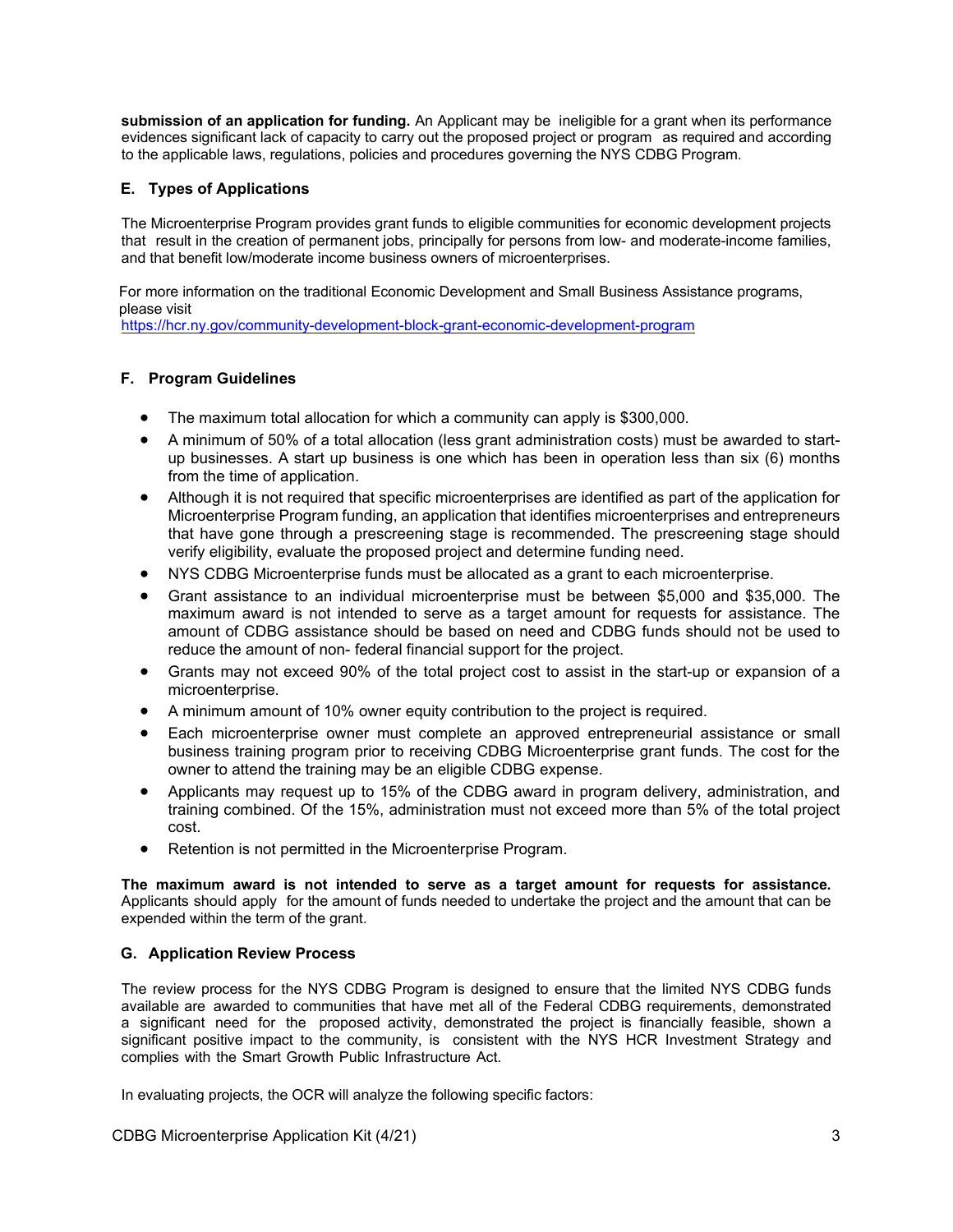- The documented need for microenterprise assistance in the project area.
- The extent to which the program will create permanent, full time equivalent job opportunities for persons of low- and moderate- income either through the support of LMI entrepreneurs or the creation of LMI jobs.
- The usefulness and practicality of the entrepreneurial training program.
- The degree to which the program supports a community-approved strategic or comprehensive plan.
- The program's impact on increasing the viability of the "Main Street" business sector and/or targeted industry sectors.
- Demonstration of expertise in technical assistance.
- The degree to which the program is financially and technically feasible.
- Reasonableness of program costs.
- The extent of documentation that supports the timely completion of the proposed activities within the term of the grant agreement. Issues which may hinder timely completion of the program must be addressed prior to award
- Demonstrated assurance of the success of the program
- Capacity to complete activities in a timely & effective manner
- Leveraging and availability of other resources
- CDBG and administrative performance history, if any
- Extent to which activity complements other federal, state, & local programs

OCR will review an applicant's program history, beginning with Program Year 2000, to determine whether or not the Applicant has completed and/or made appropriate progress with any and all prior OCR grants including the number of extensions requested in order to complete a project beyond the specified deadline. Applicants should only apply for the amount of funding that can be fully expended and the type of activities that can be completed within the specified project completion period of twenty-four (24) months. Applicants should not proceed with a project that cannot be completed within the specified timeframe or with the assumption that an extension of the project deadline will be considered. **Recipients of past CDBG Microenterprise assistance must have committed at least 85% of any current awards prior to applying for additional funding.**

#### <span id="page-5-0"></span>**H. Technical Assistance**

Prior to submission of the application, OCR will provide technical assistance regarding the application, proposed projects, and program regulations to Applicants upon request. Potential applicants with questions regarding the application and/or the NYS CDBG Program should call 518-474-2057 for assistance.

#### <span id="page-5-1"></span>**I. Smart Growth (Chapter 433 of the Laws of 2010)**

Please note that the New York State Housing Trust Fund Corporation is subject to the State Smart Growth Public Infrastructure Act (Chapter 433 of the Laws of 2010) and must, to the extent applicable, make funding decisions consistent with the provisions of the Act.

#### <span id="page-5-3"></span><span id="page-5-2"></span>**J. Procuring for Professional Services**

#### **Consultants**

Applicants may contract with a consultant for the preparation of application materials and/or for the administration of the NYS CDBG funded project.

Before selecting a consultant, engineer, architect or other professional to assist in the preparation of an application, please consider the following:

**a. "Loss-Leader" Arrangements –** Loss-leader arrangements, in which consultants offer to prepare a grant application or make preliminary engineering designs and estimates at reduced rates or at no cost in return for receiving a contract for program delivery and/or administration if the application is funded, are prohibited by federal regulations. Applicants may find this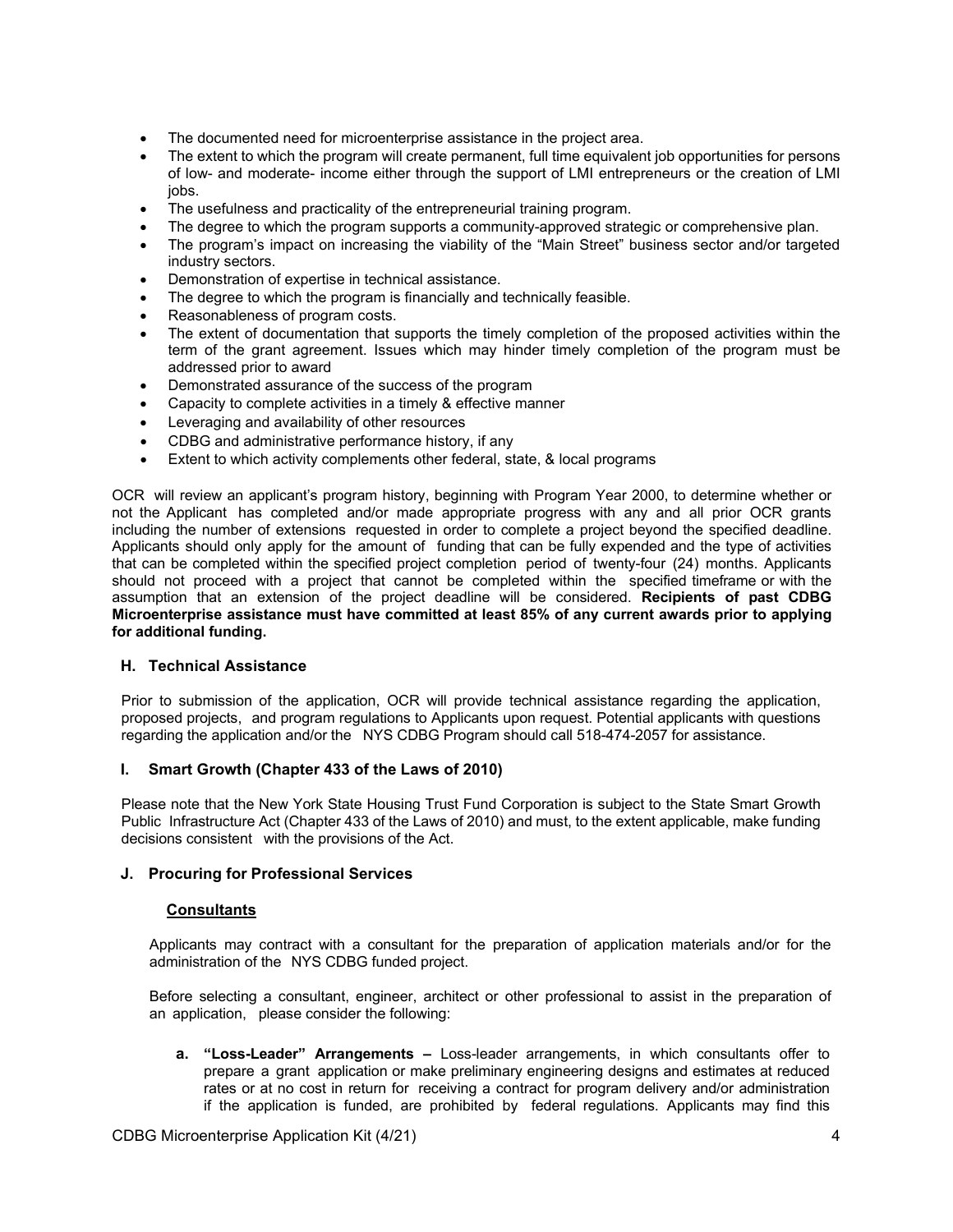approach attractive because costs they bear prior to the award of NYS CDBG funding, such as application preparation or preliminary engineering studies, are not reimbursable from the NYS CDBG grant. However, **loss-leader arrangements violate federal regulations which require "maximum open and free competition".**

**b. Selection of Engineers or Administrative Consultants Prior to Grant Award –** Some Applicants may wish to procure the services of a consultant or engineer to assist with grant application preparation, preliminary engineering and administration/program delivery, using one procurement process to obtain all the services. This approach is permitted by HUD regulations, as long as federal procurement procedures found at 24 CFR Part 85 are complied with.

For NYS CDBG funded professional services, the selection of a provider must be conducted in a manner so as to provide maximum open and free competition. The provisions of OMB Circular A-87 and applicable state, federal (24CFR 85.36) and local laws govern the procurement of professional services. **The selection of consultants must be completed according to the federal procurement regulations if NYS CDBG funds will be used for payment of the professional services.** Professional services that are not procured in compliance with the federal procurement regulations are ineligible CDBG expenditures and will not be reimbursed for payment. **For non-CDBG funded professional services such as services for the preparation of the application, Applicants must follow their local procurement policies.** Use of NYS CDBG funds for preparation of an application is not an allowable use of program funds. Regardless of the funding source used to pay for professional services, written agreements must be executed between the parties detailing all responsibilities, standards and fees. For additional information on procuring professional services, reference Chapters 1 and 4 of the OCR Grant Administration Manual, which is available on the OCR website, [https://hcr.ny.gov/community](https://hcr.ny.gov/community-development-block-grant-economic-development-program)[development-block-grant-economic-development-program.](https://hcr.ny.gov/community-development-block-grant-economic-development-program)

Applicants that elect to use a professional service contractor for both grant application preparation and administration of the program are encouraged to consider issuing one Request for Proposal (RFP) for these services, even though the services may be funded by different funding sources. Issuing one RFP for both of these services typically helps to reduce the amount of start-up time needed after award. Applicants choosing to issue one RFP for these services must comply with the federal procurement requirements **if any portion of the services will be funded by NYS CDBG funds**. While permissible under state law, communities should also be aware when soliciting for professional services that federal requirements restrict the use of Request for Qualifications (RFQ) process to hiring for engineering or architectural services only. Other procurement for professional services would generally be expected to be done through an RFP process.

#### **Subrecipients**

<span id="page-6-0"></span>Applicants may decide to use a Subrecipient to carry out the NYS CDBG funded activity including administration and/or program delivery tasks required to administer NYS CDBG programs. There are typically two kinds of Subrecipients:

- Governmental non-profits, which are public agencies, commissions, or authorities that are created by the Recipient (such as a housing authority or water supply district). They also may have been created by a consortium of municipalities, such as a county or multi-county sewer authority;
- Private non-profits, which are incorporated under the non-profit statutes of state law and frequently have IRS 501(c)(3) status, providing specific services in areas such as job training, day care, housing, community development, homeless shelters, mental health centers, industrial development, etc.

**A Subrecipient is an organization that is directly provided NYS CDBG funds for its use in carrying out previously agreed upon eligible activities. In order to be considered a Subrecipient, NYS CDBG funds must flow through the organization. This means that a Recipient must draw funds from OCR and then grant those funds to the Subrecipient who will then pay all vendors and**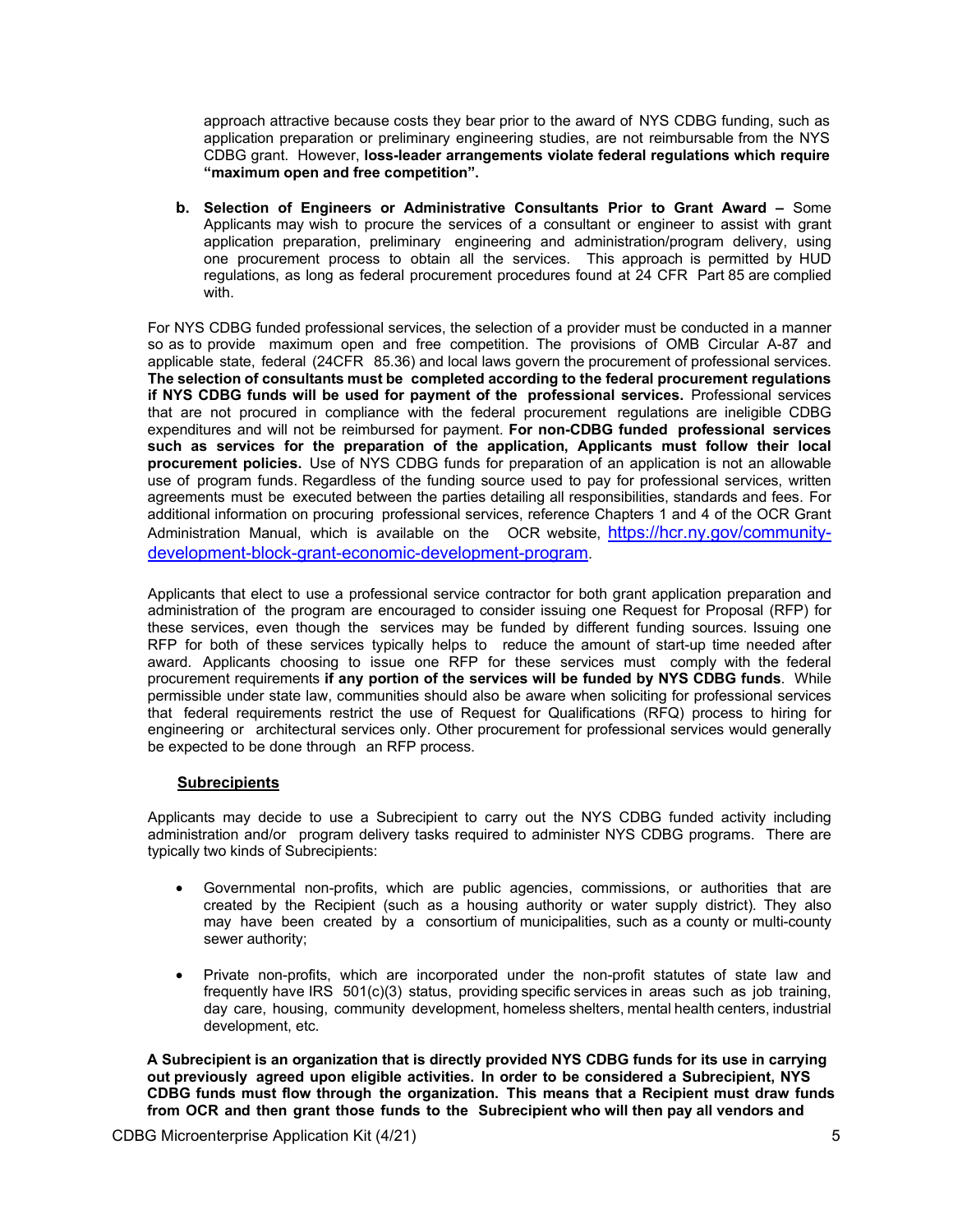#### **make all grants from their bank account.**

**Federal procurement standards do not apply to the selection of a Subrecipient.** The Recipient and the Subrecipient must enter into a written agreement. The agreement must remain in effect during any period that the Subrecipient has control over NYS CDBG funds, including program income. For additional information on Subrecipients, reference Chapter 1 of the OCR Grant Administration Manual, which is available on the HCR website, [https://hcr.ny.gov/community-development-block-grant-economic](https://hcr.ny.gov/community-development-block-grant-economic-development-program)[development-program](https://hcr.ny.gov/community-development-block-grant-economic-development-program)

## **IV. PRE-SUBMISSION**

#### <span id="page-7-0"></span>**A. Pre-Submission Process**

Pre-Submission Forms:

- Pre-Submission Certification Form
- Preliminary Budget Table
- Job Creation Table (ME)

All pre-submission forms can be found on the OCR website at: [https://hcr.ny.gov/community-development](https://hcr.ny.gov/community-development-block-grant-economic-development-program)[block-grant-economic-development-program](https://hcr.ny.gov/community-development-block-grant-economic-development-program)

Once the applicant clicks 'Submit' within the Pre-Submission part of the application, the applicant will receive one of three notifications via email:

- **Accept**  The Pre-Submission has been approved and the applicant can proceed to the full application within the CFA Portal. An Invitation to Apply will be sent to the applicant via USPS mail.
- **Reject -** The Pre-Submission form has not been approved. The applicant will not be able to proceed to the full application within the CFA Portal. An Invitation to Apply will not be sent.
- **Needs More Information**  OCR has determined that additional information is required before the application can be approved and an Invitation to Apply sent.

For all the above, OCR staff will be in contact with the applicant to discuss the next steps.

#### <span id="page-7-1"></span>**B. Submission Instructions**

The Microenterprise application is submitted through an Open Round process and completed through the CFA portal. The Open Round applications require the completion of a Pre-Submission Form. The Pre-Submission Form will be reviewed by The Office of Community Renewal and if accepted, the applicant will receive an invitation to apply and will have 60 days to complete a full application within the CFA portal.

The Open Round and Pre-Submission Form process does not share the CFA deadline. Open Round applications may be submitted anytime as projects are deemed ready. Applicants applying for Microenterprise assistance through the Open Round will not be allowed to apply for any other CDBG sources within the same application.

The Pre-Submission Form must be completed as follows:

- Go to the CFA Portal: <https://apps.cio.ny.gov/apps/cfa/>
- Select the Microenterprise (Open Round) Application.
- Complete all required questions and documents and upload as attachments
- Submit Pre-application for approval. NOTE: *Once submitted, the CFA portal will not allow*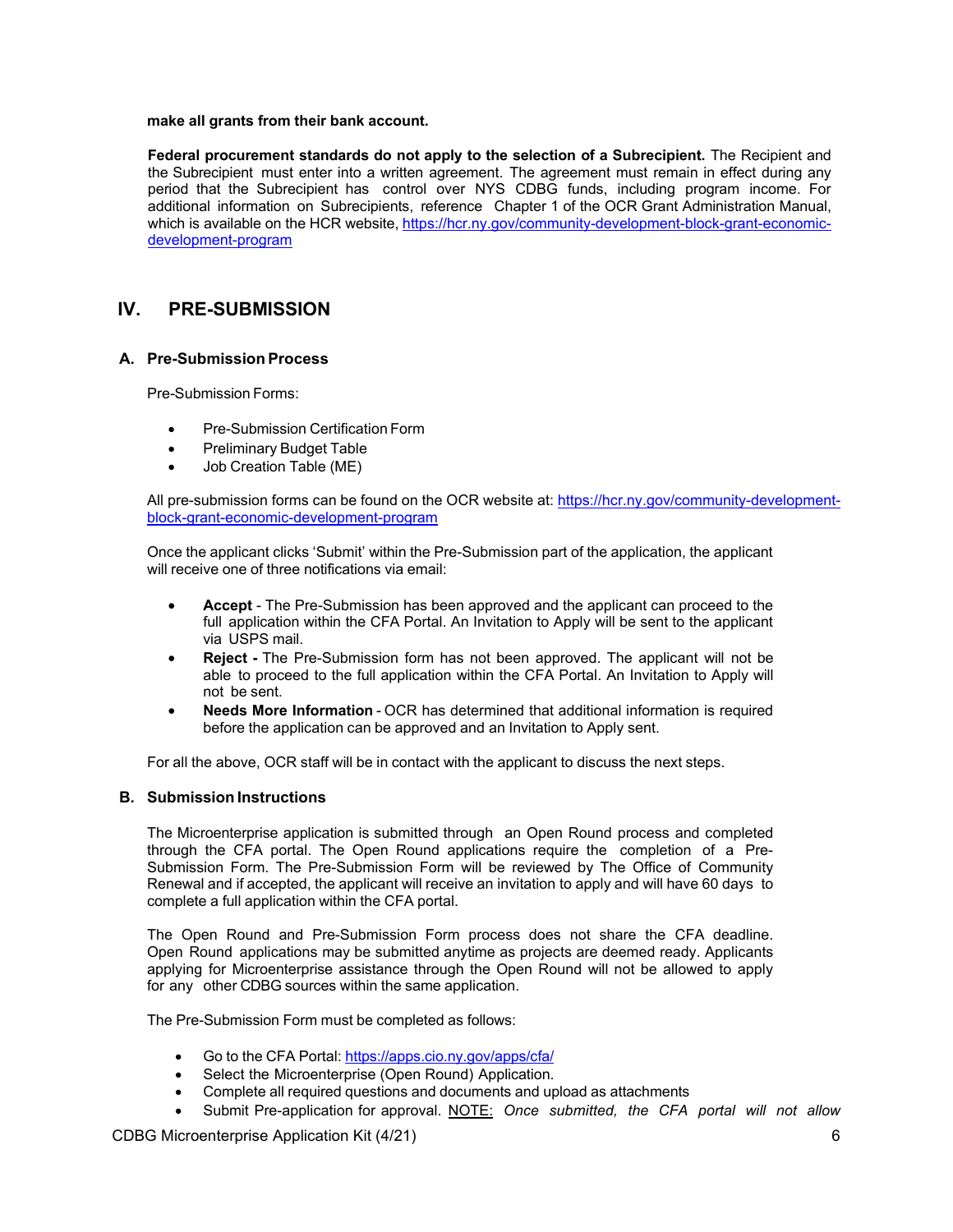*applicant to proceed to the full application until the Pre-Application form has been approved by the Office of Community Renewal (OCR)*

- OCR will review application. Once approved, the applicant will receive an Invitation to Apply.
- Once an Invitation to Apply is issued by OCR, applicants will have **60 days** from the date of the Invitation to Apply to complete the application within the CFA portal. After 60 days, the CFA portal will not allow this application to be submitted

#### **Pre-Submission Certification Form Instructions**

A Certification Form is required for each applicant. The Chief Elected Official must confirm that they:

- As the applicant, fully intend to submit a pre-submission form for the NYS CDBG Microenterprise funds to assist the business.
- certify that the CEO is authorized to designate an individual to submit the pre-submission form on behalf of the applicant.
- certify that should the Office of Community Renewal invite us to submit a full application, we, as the Applicant, will be required to document our efforts of how we affirmatively further fair housing.
- understand that the submission of a Pre-Submission form does not guarantee that the application will be reviewed and does not guarantee that the Office of Community Renewal will make funds available.
- understand that the use of NYS CDBG funds requires meeting a National Objective. If jobs are to be created/retained, at least 51% will be 'taken or held by' or 'made available to' low and moderate-income persons.
- certify that all of the data contained in the Pre-Submission form is true, complete and correct to the best of my knowledge and belief. I will report any changes or additions to the information provided in this Pre- Submission form and will furnish such further documentation or information as may be requested by the Office of Community Renewal.

#### **Pre-Submission Preliminary Budget Table Instructions**

**Project (Business) Name.** Enter the legal name of the business/unit of government.

**Use of Funds.** Enter descriptive, concise names of each proposed use of funds. For example, real estate acquisition, construction, machinery and equipment, etc.

Source of Fund:

**NYS CDBG \$ Requested.** Enter the amount of CDBG funding allocated for each of the uses listed.

**Sources.** If there are other funding sources financing the proposed uses, identify all of these in the columns provided in this form. For each of the other funding sources, enter the Name of the Lender associated with the funding source and the amount of funding.

\*If more than three Non-CDBG funding sources are contributing to the project, please contact OCR for assistance.

**Committed.** Committed funding is defined as a written documentation provided by the funding source. Committed funds should be able to provide written documentation at the time of application. Identify whether funding is committed or not committed with a Y or N (Yes or No) in the 'C<sup>\*\*</sup>'column.

**Total.** Enter the total amount of CDBG and non-CDBG funding for each use.

**Administration.** Enter the amount of funds to be expended on the administration of this project.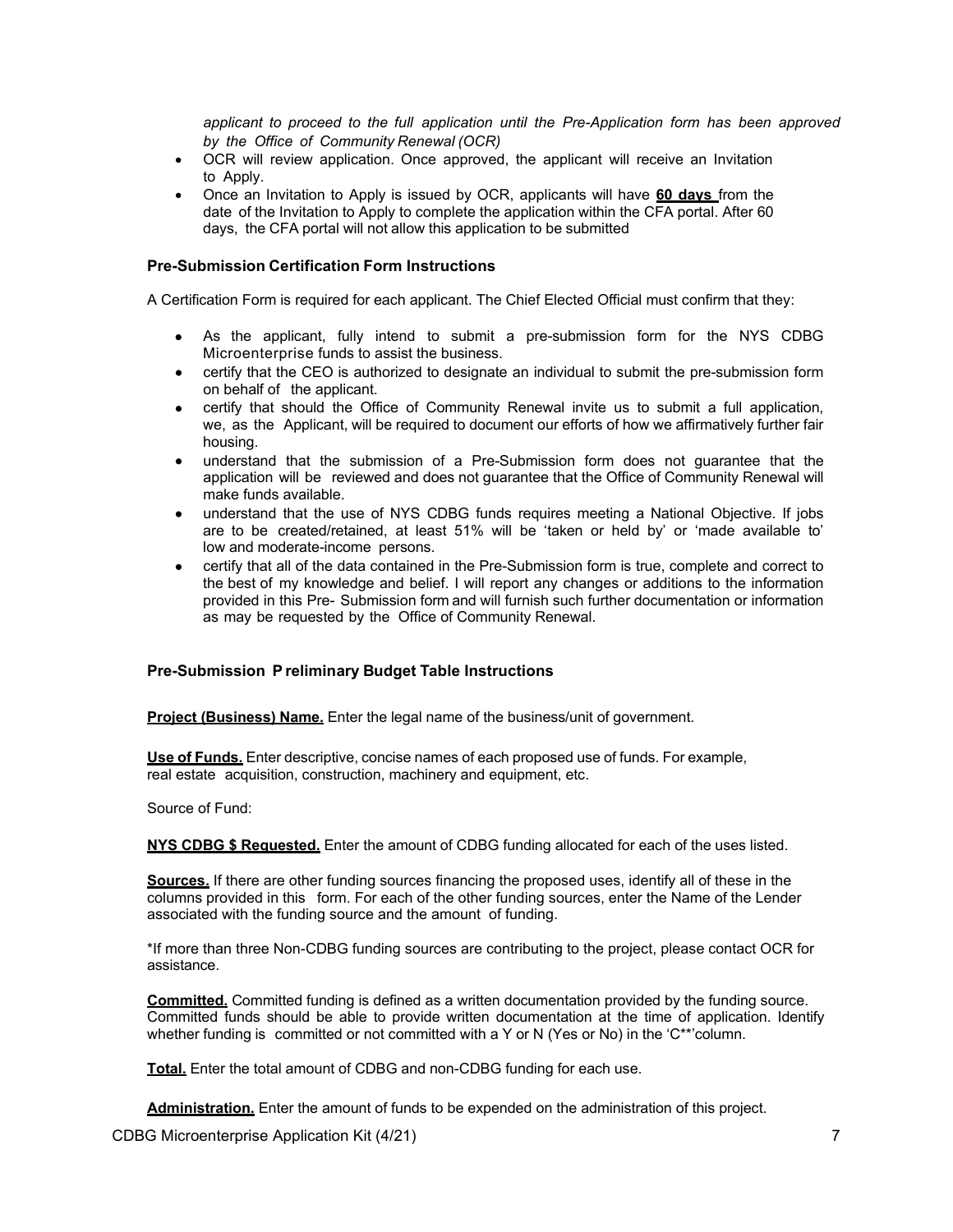**Program Delivery.** Enter the amount of funds to be expended on program delivery activities. The total cost of program delivery and administrative **may not exceed 15%**the total CDBG funds requested with administration not to exceed 5%. (See Appendix B for more details.)

**Total.** Enter the total amount of funds requested/available for each funding source listed.

#### **Pre-Submission Job Creation Table (ME) Instructions**

A job table must be completed for the proposed project. Complete the following information:

**Applicant Name.** Enter the legal name of the municipality.

**Name of Project.** Enter the name of the project (if applicable).

**Number of Microenterprises to be assisted.** Enter the total proposed number of businesses to be assisted.

**Start-ups.** Enter the proposed number of start-up businesses to be assisted.

**Existing.** Enter the proposed number of existing businesses to be assisted.

**Total LMI Owned Microenterprises.** Enter the proposed number of businesses to be assisted which are owned by low-to moderate-income persons.

**Number of FTE Jobs to be created\*.** Enter the proposed number of FTE jobs to be created.

**Total Jobs Made Available to LMI\*\*.** Enter the proposed number of FTE jobs which will be made available to low-to moderate-income persons.

**Additional Narrative (if applicable).** Enter any additional information not captured in the chart, relative to the proposed numbers for job creation and/or businesses to be assisted, if applicable.

\*A full time equivalent (FTE) job is any combination of two or more part-time jobs that, when combined together, constitute the equivalent of a job of at least 40 hours per week.

\*\*A job is considered to be made "available to" a low- and moderate-income (LMI) person if the position does not require any special skills acquired from substantial training or work experience, and education beyond high school is not a prerequisite to employment.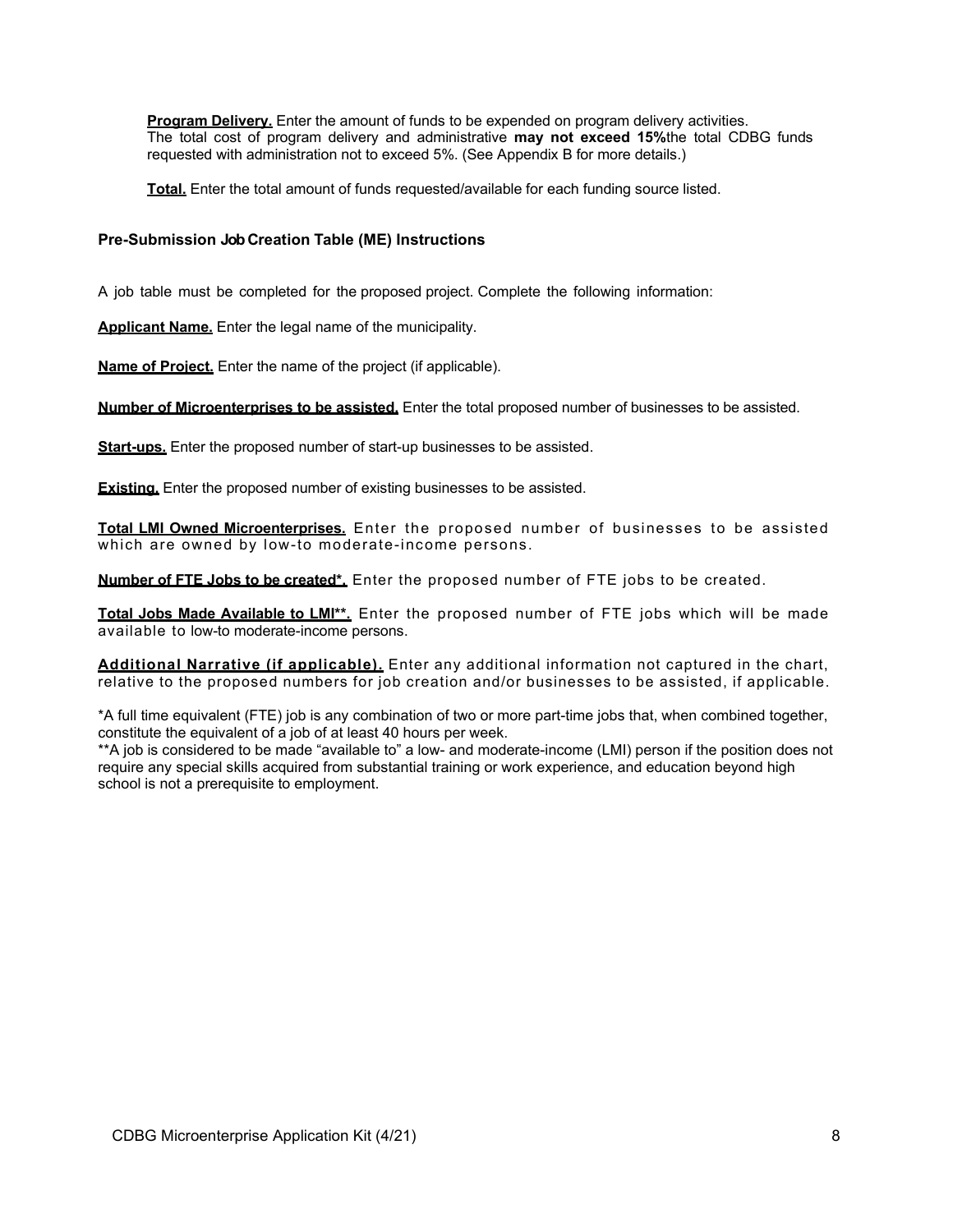#### <span id="page-10-0"></span>**C. Pre-Submission Forms**

## PRE-SUBMISSION CERTIFICATION FORM

In order to complete the online Pre-Submission form for NYS CDBG Economic Development/Small Business/Microenterprise funds, the Chief Elected Official must certify the following:

| fully intended to submit a Pre-Submission<br>The<br>1. |                                                |                                                                                                                                                                                                                  |             |      |
|--------------------------------------------------------|------------------------------------------------|------------------------------------------------------------------------------------------------------------------------------------------------------------------------------------------------------------------|-------------|------|
|                                                        | (Applicant Name)                               |                                                                                                                                                                                                                  |             |      |
|                                                        |                                                | form for NYS CDBG Economic Development/Small Business/Microenterprise funds to assist                                                                                                                            |             |      |
|                                                        |                                                | (Business/Program Name)                                                                                                                                                                                          |             |      |
| 2.                                                     | I certify that I am authorized to designate    |                                                                                                                                                                                                                  |             | from |
|                                                        |                                                |                                                                                                                                                                                                                  | (Name)      |      |
|                                                        | (Agency/Company)                               |                                                                                                                                                                                                                  |             |      |
|                                                        | to submit the Pre-Submission form on behalf of |                                                                                                                                                                                                                  |             |      |
|                                                        |                                                |                                                                                                                                                                                                                  | (Applicant) |      |
|                                                        |                                                | 3. I certify that should the Office of Community Renewal invite us to submit a full application, we,<br>as the Applicant, will be required to document our efforts of how we affirmatively further fair housing. |             |      |
| 4.                                                     |                                                | I understand that the submission of a Pre-Submission form does not guarantee that the application will<br>be reviewed and does not guarantee that the Office of Community Renewal will make funds available.     |             |      |

- 5. I understand that the use of NYS CDBG funds requires meeting a National Objective. If jobs are to be created/retained, at least 51% will be 'taken or held by' or 'made available to' low-moderate income persons. For retained jobs, please reference Chapter 5 of the Grant Administration Manual. [https://hcr.ny.gov/system/files/documents/2019/04/cdbg-grant-adminsitration-manual](https://hcr.ny.gov/system/files/documents/2019/04/cdbg-grant-adminsitration-manual-chapter-5-eligible-activities.pdf)[chapter-5-eligible-activities.pdf](https://hcr.ny.gov/system/files/documents/2019/04/cdbg-grant-adminsitration-manual-chapter-5-eligible-activities.pdf)
- 6. I certify that all of the data contained in the Pre-Submission form is true, complete and correct to the best of my knowledge and belief. I will report any changes or additions to the information provided in this Pre-Submission form and will furnish such further documentation or information as may be requested by the Office of Community Renewal.

(Name of Chief Elected Official)

(Signature) (Date)

.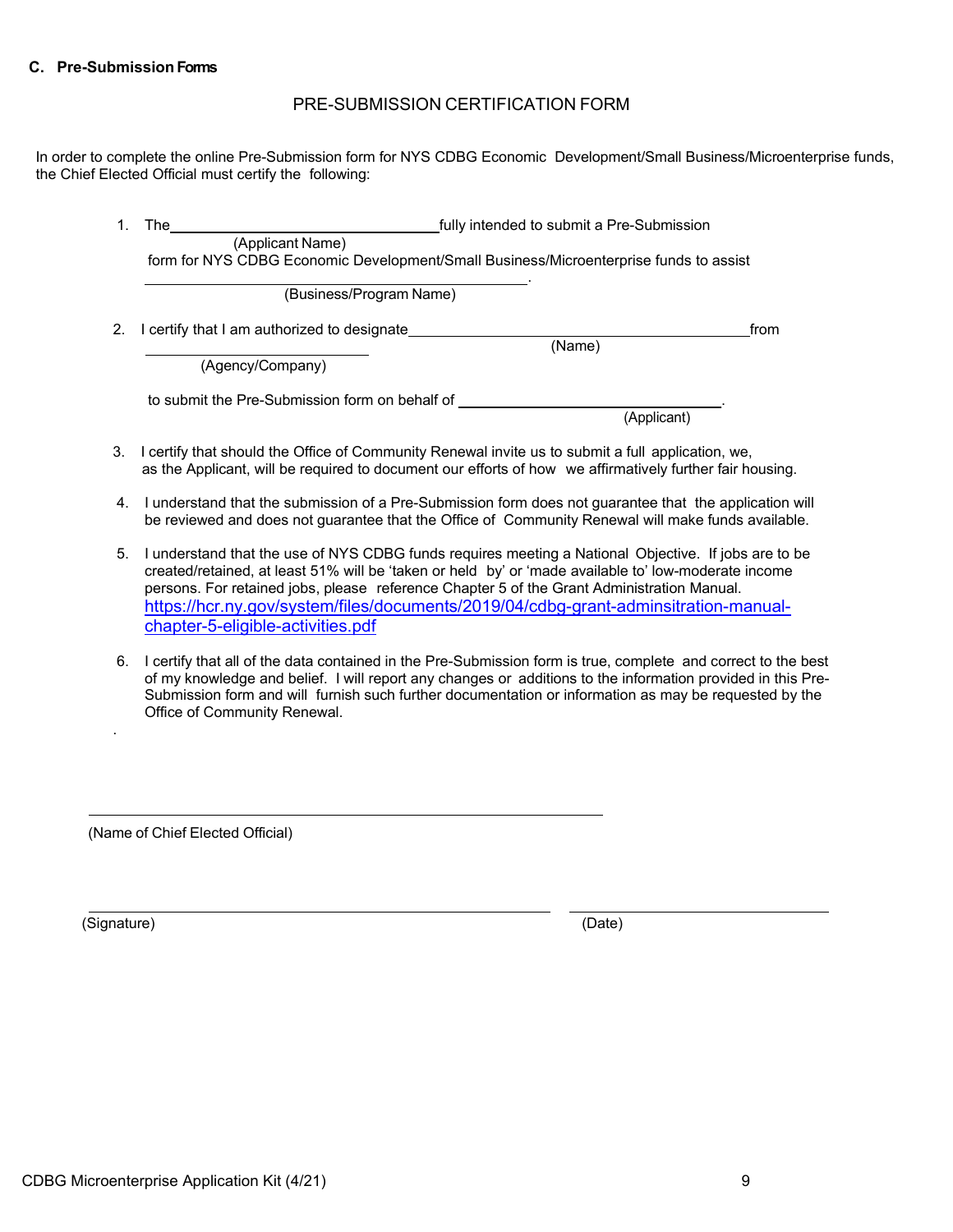| <b>Project (Business):</b>                                                                                                                                                                                                                                                                                                                                                                                                                                                                                                                                                                                                              |                          |               |  |                 |                                                                                                                                           |                 |                 |                  |
|-----------------------------------------------------------------------------------------------------------------------------------------------------------------------------------------------------------------------------------------------------------------------------------------------------------------------------------------------------------------------------------------------------------------------------------------------------------------------------------------------------------------------------------------------------------------------------------------------------------------------------------------|--------------------------|---------------|--|-----------------|-------------------------------------------------------------------------------------------------------------------------------------------|-----------------|-----------------|------------------|
|                                                                                                                                                                                                                                                                                                                                                                                                                                                                                                                                                                                                                                         |                          |               |  |                 |                                                                                                                                           |                 |                 |                  |
| Use of Funds                                                                                                                                                                                                                                                                                                                                                                                                                                                                                                                                                                                                                            | <b>Source of Funding</b> |               |  |                 |                                                                                                                                           |                 |                 |                  |
|                                                                                                                                                                                                                                                                                                                                                                                                                                                                                                                                                                                                                                         | <b>NYS CDBG</b>          | <b>Equity</b> |  | $C^{**}$<br>Y/N |                                                                                                                                           | $C^{**}$<br>Y/N | $C^{**}$<br>Y/N | <b>Sub-Total</b> |
|                                                                                                                                                                                                                                                                                                                                                                                                                                                                                                                                                                                                                                         |                          |               |  |                 |                                                                                                                                           |                 |                 |                  |
|                                                                                                                                                                                                                                                                                                                                                                                                                                                                                                                                                                                                                                         |                          |               |  |                 |                                                                                                                                           |                 |                 |                  |
|                                                                                                                                                                                                                                                                                                                                                                                                                                                                                                                                                                                                                                         |                          |               |  |                 |                                                                                                                                           |                 |                 |                  |
|                                                                                                                                                                                                                                                                                                                                                                                                                                                                                                                                                                                                                                         |                          |               |  |                 |                                                                                                                                           |                 |                 |                  |
|                                                                                                                                                                                                                                                                                                                                                                                                                                                                                                                                                                                                                                         |                          |               |  |                 |                                                                                                                                           |                 |                 |                  |
| Administration*                                                                                                                                                                                                                                                                                                                                                                                                                                                                                                                                                                                                                         |                          |               |  |                 |                                                                                                                                           |                 |                 |                  |
| Program Delivery*                                                                                                                                                                                                                                                                                                                                                                                                                                                                                                                                                                                                                       |                          |               |  |                 |                                                                                                                                           |                 |                 |                  |
| <b>Total Project</b><br><b>Costs</b>                                                                                                                                                                                                                                                                                                                                                                                                                                                                                                                                                                                                    |                          |               |  |                 |                                                                                                                                           |                 |                 |                  |
| administration. Economic Development and Small Business Assistance projects, program delivery and administrative costs may not exceed \$16,000 of the<br>total CDBG funds requested.<br>**Committed funding is defined as written documentation provided by the funding source. For all committed funds, written documentation must be provided<br>at the time of application.<br>Please note: NYS CDBG funds should be used as gap funding to induce project completion. NYS CDBG funds can fund up to 40% of the total project cost.<br>For Small Business projects, a minimum of 20% equity contribution to the project is required. |                          |               |  |                 | *For Microenterprise projects, program delivery and administration costs may not exceed 15% of the CDBG award, and no more than 5% toward |                 |                 |                  |
|                                                                                                                                                                                                                                                                                                                                                                                                                                                                                                                                                                                                                                         |                          |               |  |                 |                                                                                                                                           |                 |                 |                  |

## PRELIMINARY BUDGET (USE & SOURCE OF FUNDS)

I certify, to the best of knowledge, that the information provided in the pre-application form and any related attachments are true and accurate as of the stated date. I authorize OCR to make inquiries as necessary to verify the accuracy of the statements made and to evaluate this proposal for NYS CDBG Economic Development funding.

Chief Elected Official Signature Typed Name Typed Name

 $\_$  ,  $\_$  ,  $\_$  ,  $\_$  ,  $\_$  ,  $\_$  ,  $\_$  ,  $\_$  ,  $\_$  ,  $\_$  ,  $\_$  ,  $\_$  ,  $\_$  ,  $\_$  ,  $\_$  ,  $\_$  ,  $\_$  ,  $\_$  ,  $\_$  ,  $\_$  ,  $\_$  ,  $\_$  ,  $\_$  ,  $\_$  ,  $\_$  ,  $\_$  ,  $\_$  ,  $\_$  ,  $\_$  ,  $\_$  ,  $\_$  ,  $\_$  ,  $\_$  ,  $\_$  ,  $\_$  ,  $\_$  ,  $\_$  ,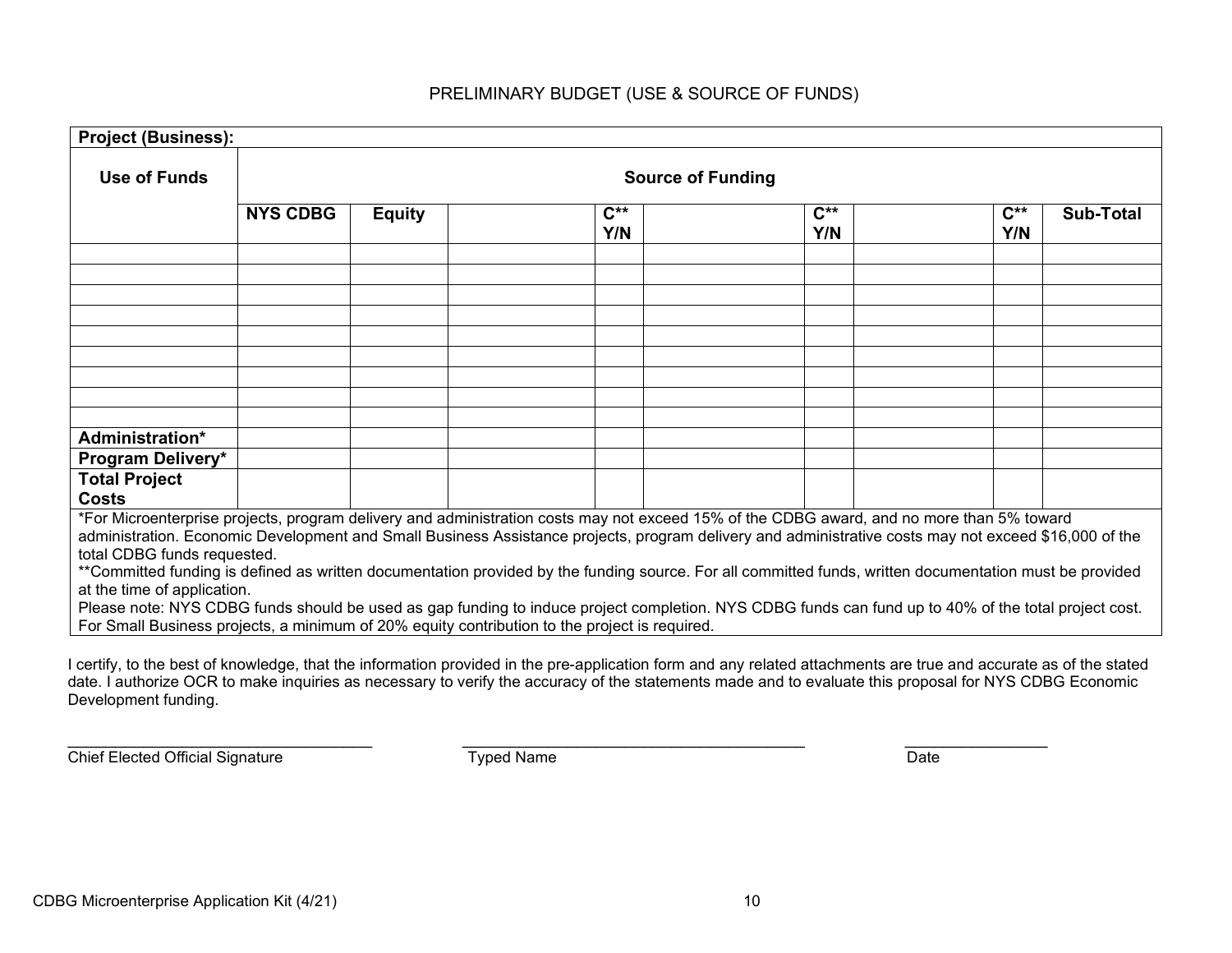|                                                      | <b>PRE-SUBMISSION JOB CREATION TABLE (ME)</b>               |  |
|------------------------------------------------------|-------------------------------------------------------------|--|
| <b>APPLICANT NAME (Village, City, Town, County):</b> |                                                             |  |
| <b>NAME OF PROJECT:</b>                              |                                                             |  |
| <b>CFA APPLICATION NUMBER:</b>                       |                                                             |  |
|                                                      | Please complete the chart below using estimated projections |  |
|                                                      | <b>Businesses</b>                                           |  |
|                                                      | Number of Microenterprises to be assisted                   |  |
|                                                      | <b>Start-ups</b>                                            |  |
|                                                      | <b>Existing</b>                                             |  |
|                                                      | <b>Total LMI Owned Microenterprises</b>                     |  |
|                                                      | Jobs                                                        |  |
|                                                      | Number of FTE Jobs to be created*                           |  |
|                                                      | Total Jobs Made Available to LMI**                          |  |
| <b>Additional Narrative (if applicable):</b>         |                                                             |  |
|                                                      |                                                             |  |
|                                                      |                                                             |  |
|                                                      |                                                             |  |
|                                                      |                                                             |  |
|                                                      |                                                             |  |
|                                                      |                                                             |  |
|                                                      |                                                             |  |
|                                                      |                                                             |  |
|                                                      |                                                             |  |
|                                                      |                                                             |  |
|                                                      |                                                             |  |
|                                                      |                                                             |  |
|                                                      |                                                             |  |

\*A full time equivalent (FTE) job is any combination of two or more part-time jobs that, when combined together, constitute the equivalent of a job of at least 40 hours per week.

\*\*A job is considered to be made "available to" a low- and moderate-income (LMI) person if the position does not require any special skills acquired from substantial training or work experience, and education beyond high school is not a prerequisite to employment.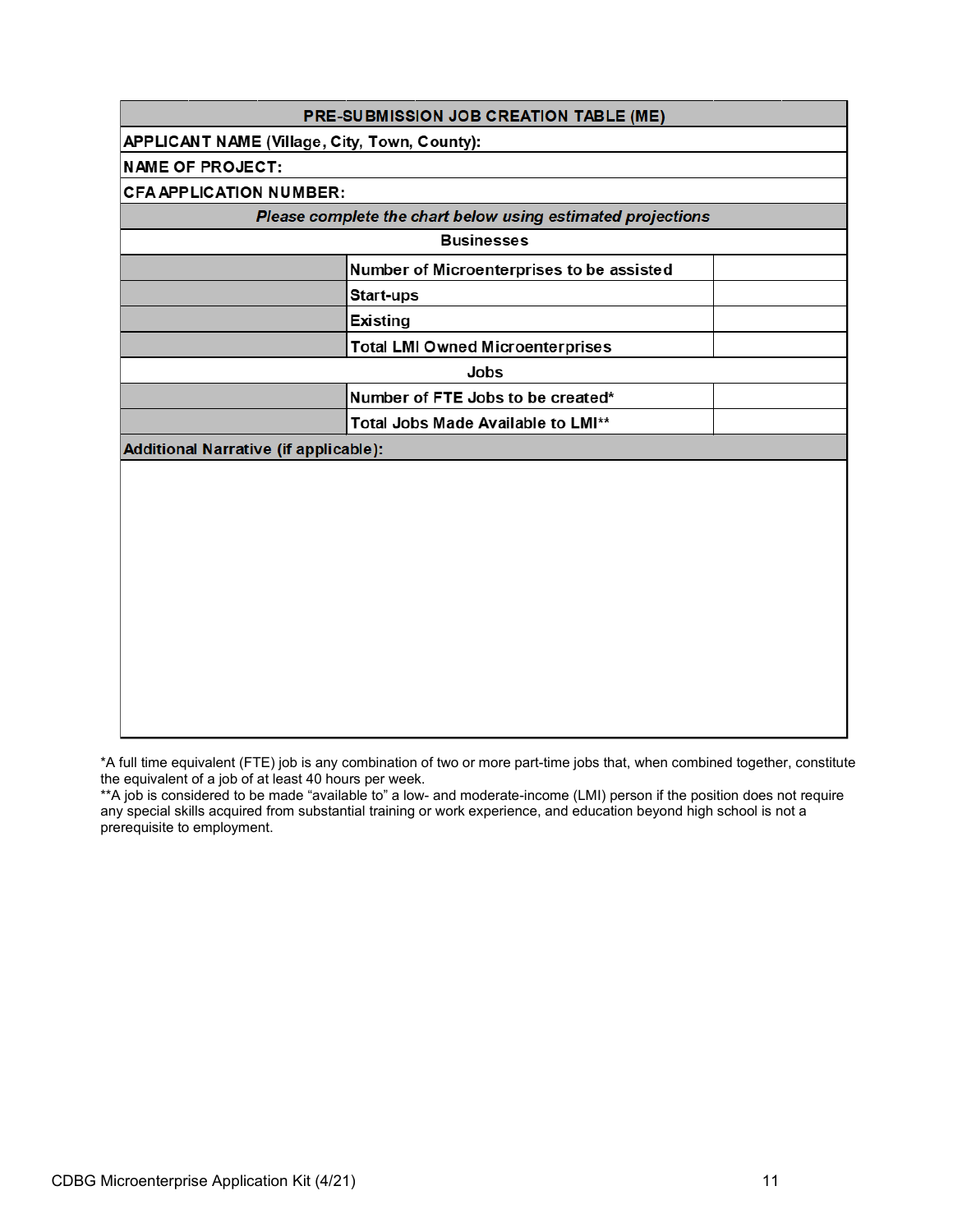## **V. FULL APPLICATION**

#### <span id="page-13-0"></span>**A. Full Submission Instructions**

Once the Pre-Submission Form and required documents have been completed and reviewed by the Office of Community Renewal (OCR), applicants may receive an Invitation to Apply. Applicants must submit an electronic application to OCR within sixty (60) days of receipt of an Invitation to Apply.

Applicants are strongly advised to thoroughly read the application, review the requirements of the NYS CDBG program and observe all of the application requirements. Applicants seeking consideration for funding must comply with all requests for information including completion of all required forms, providing descriptions, narratives and exhibits. All parts of the application and required exhibits must be completed in full for the application to be successfully evaluated. Required information that is not provided in the application will have a negative impact on the evaluation of the application. It is the Applicant's responsibility to provide OCR with an application that is clear, concise, well-organized and that provides all of the information requested.

Attachments (fillable forms):

- Applicant Certification
- CDBG Program Income Report
- Applicant/Recipient Disclosure/Update Report

All full-application forms can be found on the OCR website at: [https://hcr.ny.gov/community-development-block](https://hcr.ny.gov/community-development-block-grant-economic-development-program)[grant-economic-development-program](https://hcr.ny.gov/community-development-block-grant-economic-development-program)

#### **Applicant Certification Instructions**

Place of performance is the street address, county, state, and zip code for the Applicant's administrative offices. The Chief Elected Official of the Applicant must sign and date the Form where indicated.

#### **CDBG Program Income Report**

A CDBG Program Income Report Form is required to be submitted with the full application.

Fill in the name of the applicant and indicate the amount of uncommitted program income on hand at the time of application. The form must be signed and dated by the Chief Elected Official. Follow the instructions on the form for all returned program income.

#### **Supporting Documents List**

Attach, as appropriate, those items applicable to the proposed project. Each of the items listed are associated with an individual question within the CFA Portal.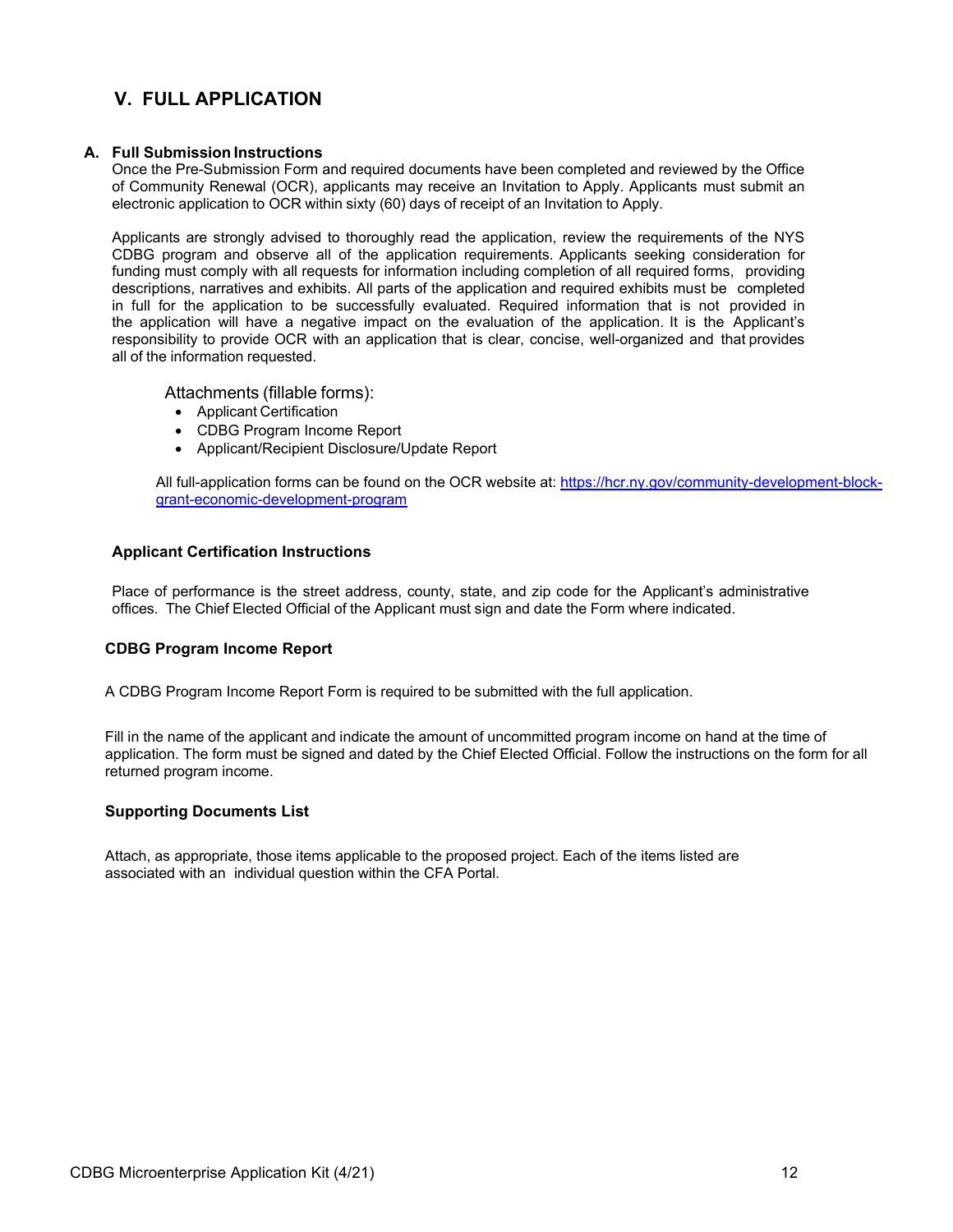## **APPLICANT CERTIFICATION**

<span id="page-14-0"></span>CERTIFICATION REQUIRED BY TITLE I OF THE HOUSING AND COMMUNITY DEVELOPMENT ACT OF 1974, AS AMENDED, WITH RESPECT TO THE COMMUNITY DEVELOPMENT BLOCK GRANT PROGRAM

In accordance with the Title I of the Housing and Community Development Act of 1974, as amended, the Applicant hereby certifies that:

- a. It possesses legal authority to make a grant submission and to execute a community development and housing program;
- b. Its governing body has duly adopted or passed as an official act a resolution, motion or similar action authorizing the person identified as the official representative of the Applicant to submit the subject application and all understandings and assurances contained therein, and directing and authorizing the person identified as the official representative of the Applicant to act in connection with the submission of the application and to provide such additional information as may be required;
- c. Prior to submission of its application to the Office of Community Renewal (OCR), the Applicant has met the citizen participation requirements at 24 CFR 570.486 and New York State's Citizen Participation Plan as amended;
- d. The grant will be conducted and administered in compliance with:

Title VI of the Civil Rights Act of 1964 (Public Law 88-352, 42 USC 2000d et seq.); and The Fair Housing Act (Public Law 90-284, 42 USC 3601-20);

- e. It will affirmatively further fair housing;
- f. It has developed its application so as to give maximum feasible priority to activities, which will benefit LMI families or aid in the prevention or elimination of slums or blight. The application may also include activities, which the Applicant certifies are designed to meet other community development needs having a particular urgency because existing conditions pose a serious and immediate threat to the health or welfare of the community where other financial resources are not available to meet such needs. The grant shall principally benefit persons of LMI in a manner that ensures that not less than 70% of such funds are used for activities that benefit such persons;
- g. It will not attempt to recover any capital costs of public improvements assisted in whole or in part with funds provided under section 106 of the Act or with amounts resulting from a guarantee under section 108 of the Act by assessing any amount against properties owned and occupied by persons of LMI, including any fee charged or assessment made as a condition of obtaining access to such public improvements, unless:
	- 1) Funds received under section 106 of the Act are used to pay the proportion of such fee or assessment that relates to the capital costs of such public improvements that are financed from revenue sources other than under Title I of the Act; or
	- 2) For purposes of assessing any amount against properties owned and occupied by persons of moderate income, the grantee certifies that it lacks sufficient funds received under section 106 of the Act to comply with the requirements of subparagraph (1) above;
- h. Its notification, inspection, testing and abatement procedures concerning lead-based paint will comply with the applicable laws and regulations found at 24 CFR 570.608;
- i. It will minimize the displacement of persons as a result of activities assisted with CDBG funds;
- j. It will comply with the acquisition and relocation requirements of the Uniform Relocation Assistance and Real Property Acquisition Policies Act of 1970, as amended, as required under 24 CFR 570.606 (c) governing the residential anti- displacement and relocation assistance plan under section 104 (d) of the Act (including a certification that the Applicant is following such a plan); and the relocation requirements of 24 CFR 570.606 (d) governing optional relocation assistance under section 105 (a)(11) of the Act;
- k. It has adopted and is enforcing:
	- 1) A policy prohibiting the use of excessive force by law enforcement agencies within its jurisdiction against any individuals engaged in nonviolent civil rights demonstrations; and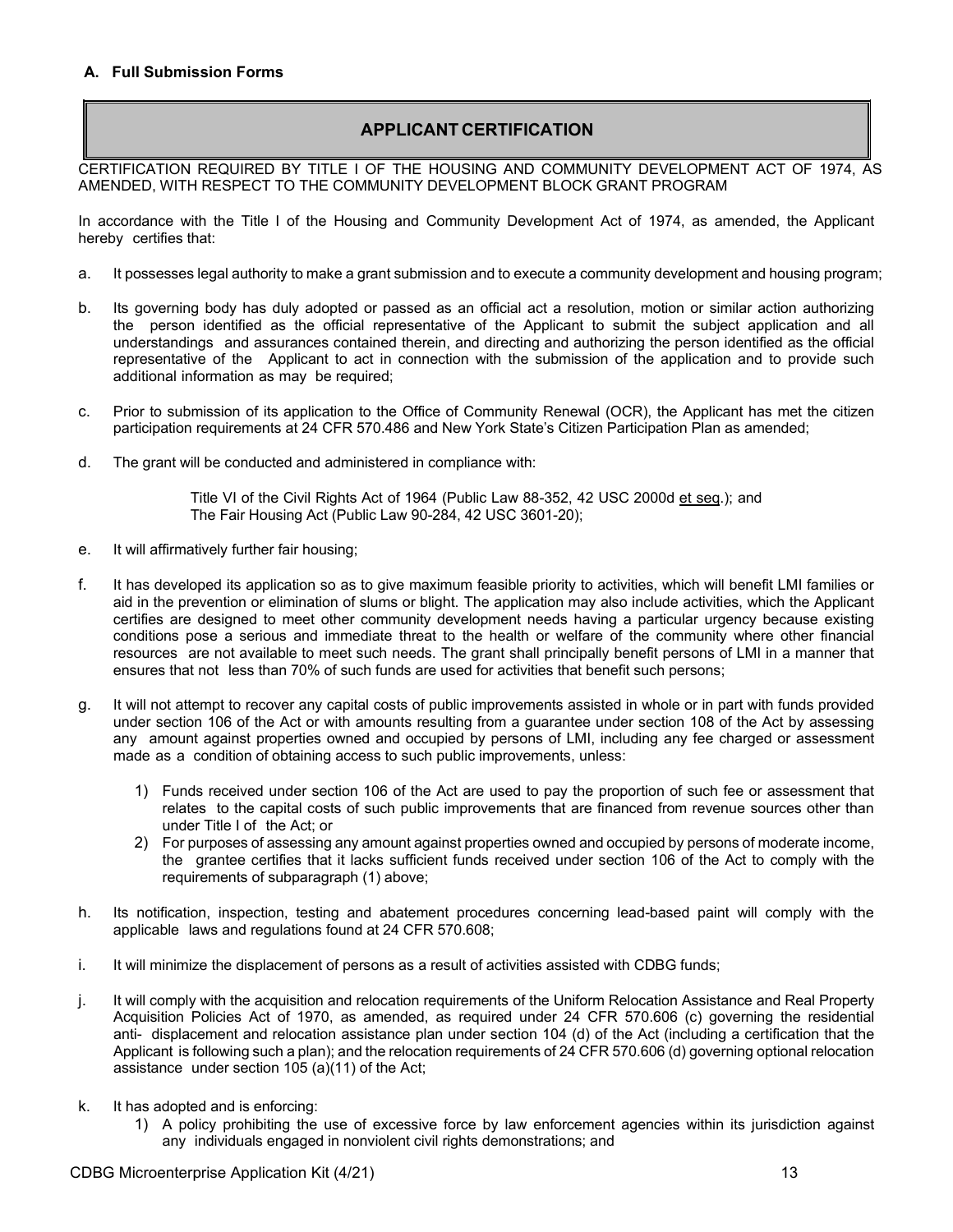- 2) A policy of enforcing applicable state and local laws against physically barring entrance to or exit from a facility or location which is the subject of such nonviolent civil rights demonstrations within its jurisdiction;
- l. To the best of its knowledge and belief:
	- 1) No Federal appropriated funds have been paid or will be paid, by or on behalf of it, to any person for influencing or attempting to influence an officer or employee of any agency, a Member of Congress, an officer or employee of Congress, or an employee of a Member of Congress in connection with the awarding of any federal contract, the making of any federal grant, the making of any federal loan, the entering into of any cooperative agreement, and the extension, continuation, renewal, amendment, or modification of any federal contract, grant, loan, or cooperative agreement;
	- 2) If any funds other than Federal appropriated funds have been paid or will be paid to any person for influencing or attempting to influence an officer or employee of any agency, a Member of Congress, an officer or employee of Congress or an employee of a Member of Congress in connection with this federal contract, grant, loan, or cooperative agreement, it will complete and submit Standard Form LLL, "Disclosure Form to Report Lobbying," in accordance with its instructions;
	- 3) It will require that the language of this anti-lobbying certification be included in the award documents for all subawards at all tiers (including subcontracts, subgrants, and contracts under grants, loans, and cooperative agreements) and that all Subrecipients shall certify and disclose accordingly;
	- 4) This certification is a material representation of fact upon which reliance was placed when this transaction was made or entered into. Submission of this certification is a prerequisite for making or entering into this transaction imposed by section 1352, title 31, U.S. Code. Any person who fails to file the required certification shall be subject to a civil penalty of not less than \$10,000 and not more than \$100,000 for each such failure.
- m. It will or will continue to provide a drug-free workplace by:
	- 1) Publishing a statement notifying employees that the unlawful manufacture, distribution, dispensing, possession or use of a controlled substance is prohibited in the Applicant's workplace and specifying the actions that will be taken against employees for violation of such prohibition;
	- 2) Establishing an ongoing drug-free awareness program to inform employees about:
		- i. The dangers of drug abuse in the workplace;<br>ii. The Applicant's policy of maintaining a drug-fi
		- The Applicant's policy of maintaining a drug-free workplace;
		- iii. Any available drug counseling, rehabilitation, and employee assistance programs; and
		- iv. The penalties that may be imposed upon employees for drug abuse violations occurring in the workplace;
	- 3) Making it a requirement that each employee to be engaged in the performance of the grant be given a copy of the statement required by paragraph (1);
	- 4) Notifying the employee in the statement required by paragraph (1) that, as a condition of employment under the grant, the employee will:
		- i. Abide by the terms of the statement; and
		- ii. Notify the employer of any criminal drug statute conviction for a violation occurring in the workplace no later than five days after such conviction;
	- 5) Notifying the OCR in writing, within ten calendar days after receiving notice under subparagraph (4) (ii) from an employee or otherwise receiving actual notice of such conviction. Employers of convicted employees must provide notice, including position title, to every grant officer or other designee on whose grant activity the convicted employee was working, unless the federal agency has designated a central point for the receipt of such notices. Notice shall include the identification number(s) of each affected grant;
	- 6) Taking one of the following actions, within 30 calendar days of receiving notice under subparagraph (4) (ii), with respect to any employee who is so convicted:

CDBG Microenterprise Application Kit (4/21) 14 and 200 and 200 and 200 and 200 and 200 and 200 and 200 and 200 i. Taking appropriate personnel action against such an employee, up to and including termination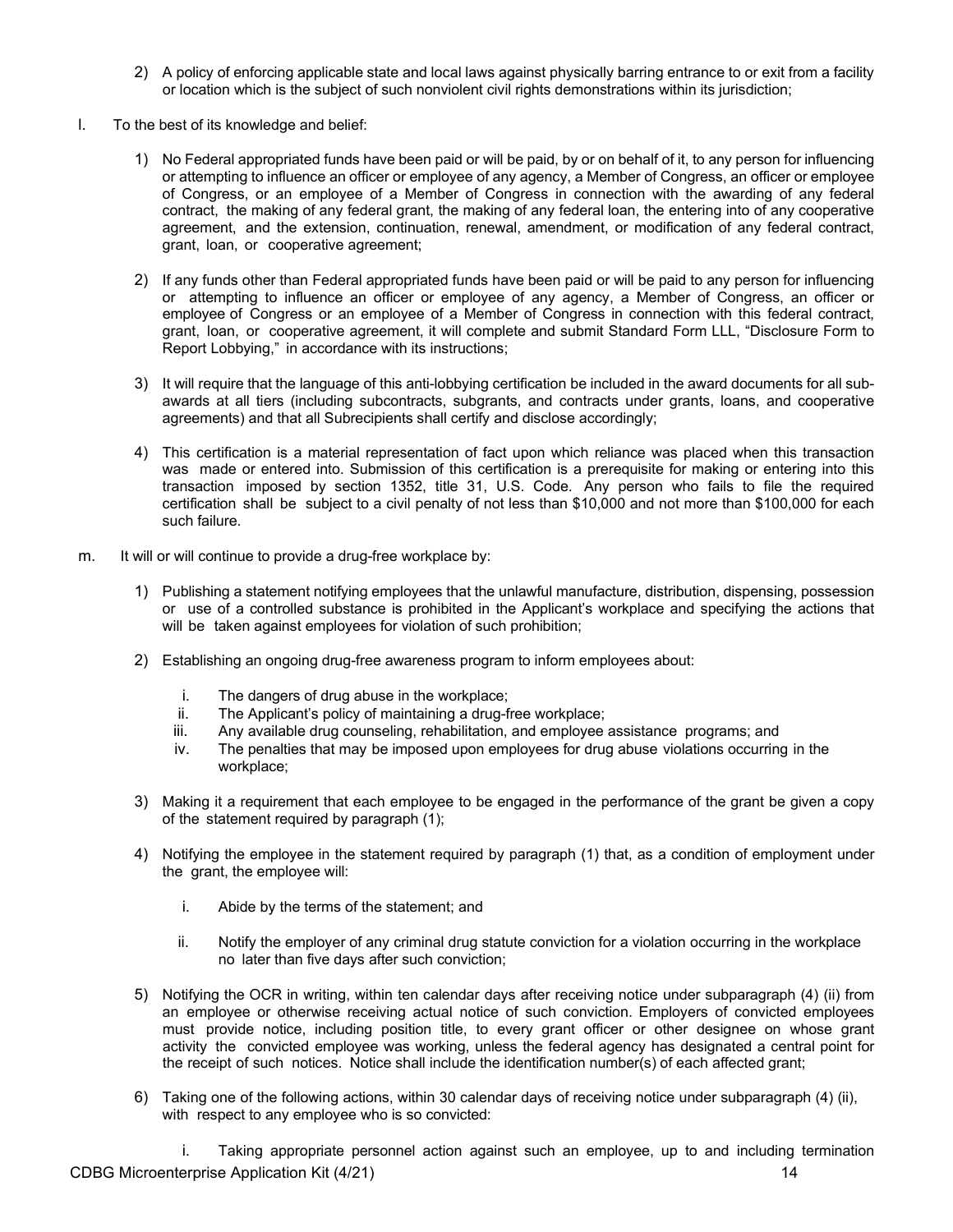consistent with the requirements of the Rehabilitation Act of 1973, as amended; or

- ii. Requiring such employee to participate satisfactorily in a drug abuse assistance or rehabilitation program approved for such purposed by a federal, state, or local health, law enforcement, or other appropriate agency
- 7) Making a good faith effort to continue to maintain a drug-free workplace through implementation of paragraphs (1), (2), (3), (4), (5) and (6).
- 8) The Applicant may insert in the space provided below the site(s) for the performance of work done in connection with the specific grant:

Place of Performance (Street address, city, county, state, zip code)

- 9) Workplaces under grants, for Applicants other than individuals, need not be identified on the certification. If known, they may be identified on the certification. If the Applicant does not identify the workplaces at the time of the application, or upon award, if there is no application, the Applicant must keep the identity of the workplace(s) on file its office and make the information available for federal inspection. Failure to identify all known workplaces constitutes a violation of the Applicant's drug-free workplace requirements.
- 10) Workplace identifications must include the actual address of buildings (or parts of buildings) or other sites where work under the grant takes place. Categorical descriptions may be used (e.g. all vehicles of a mass transit authority or State highway department while in operation, state employees in each local unemployment office, performers in concert halls or radio stations).
- 11) If the workplace identified to OCR changes during the performance of the grant, the Applicant shall inform OCR of the change(s), if it previously identified the workplaces.
- 12) This certification is a material representation of fact upon which reliance is placed when OCR awards the grant. If it is later determined that the Applicant knowingly rendered a false certification, or otherwise violates the requirements of the Drug-Free Workplace Act, OCR may take action authorized under said Act.
- n. It will comply with section 3 of the Housing and Urban Development Act of 1968 (12 U.S.C. 1701u) and the implementing regulations in 24 CFR part 135. Section 3 requires that employment and other economic opportunities arising in connection with housing rehabilitation, housing construction, or other economic opportunities arising in connection with housing rehabilitation, housing construction, or other public construction projects shall, to the greatest extent feasible, and consistent with existing federal, state, and local laws and regulations, be given to low- and very low-income persons;
- o. It will comply with the other provisions of the Act and with other applicable laws;
- p. It is in compliance with a HUD-approved Consolidated Plan;
- q. It is in compliance with grant spending threshold requirements as outlined in the Application; and
- r. It will comply with all applicable federal/state/local affirmative action requirements.
- s. To the best of its knowledge and belief all data provided in this application is true and correct.

Signature of Authorized Official **Date** Date **Date** Date Date **Date** Date **Date**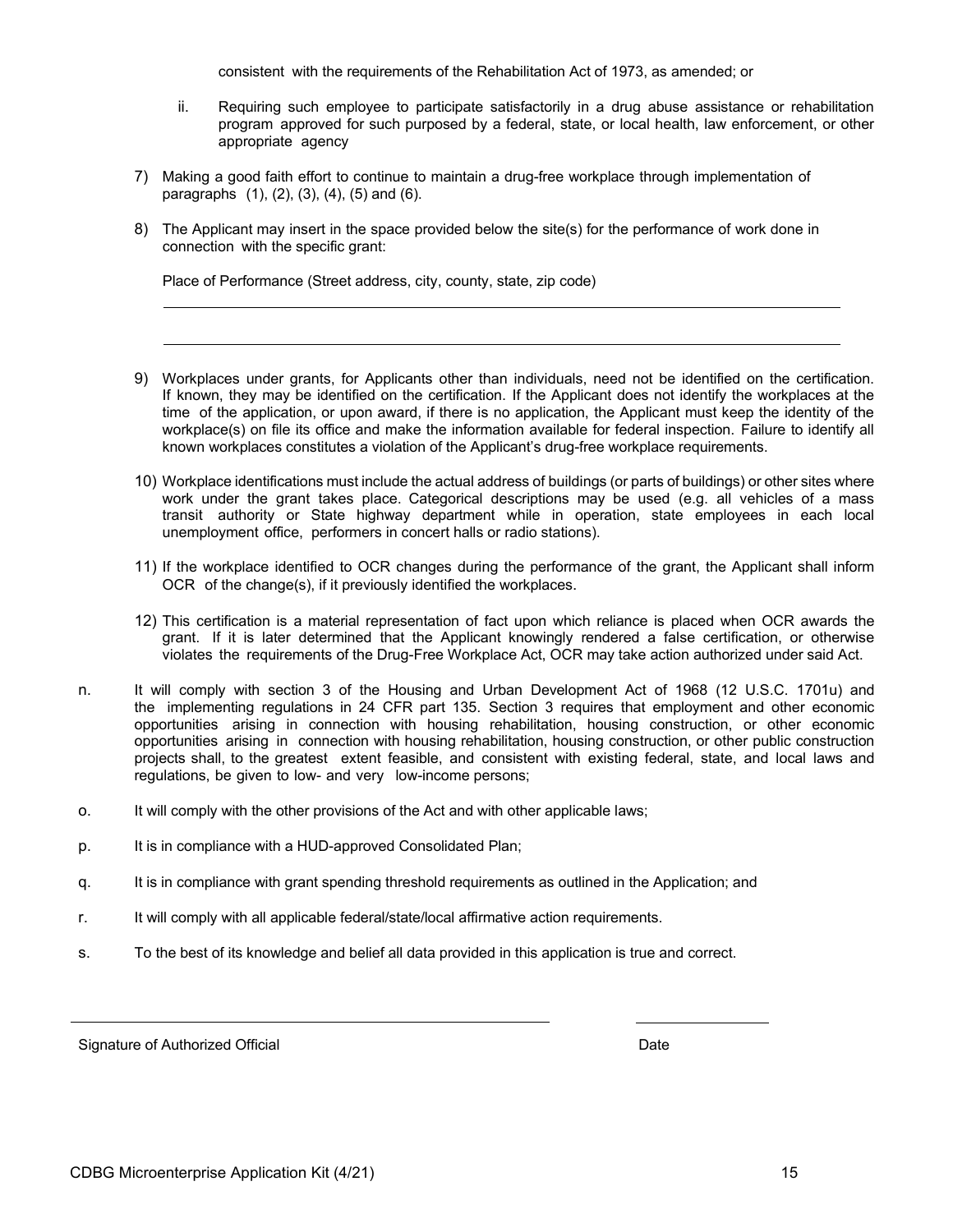## **NYS COMMUNITY DEVELOPMENT BLOCK GRANT PROGRAM CDBG PROGRAM INCOME REPORT**

Each Recipient must certify to the Office of Community Renewal (OCR) the amount of uncommitted\* program income from New York State administered CDBG grants currently on hand. This includes any additional program income received since last reported. **All recipients** must fill out, sign and return the completed form to the OCR.

I certify that has  $\frac{1}{2}$  certify that has  $\frac{1}{2}$  and  $\frac{1}{2}$  and  $\frac{1}{2}$  and  $\frac{1}{2}$  and  $\frac{1}{2}$  and  $\frac{1}{2}$  and  $\frac{1}{2}$  and  $\frac{1}{2}$  and  $\frac{1}{2}$  and  $\frac{1}{2}$  and  $\frac{1}{2}$  and  $\frac{1}{2}$  and  $\frac{1}{2}$ (Community Name)

in uncommitted NYS CDBG Program Income for the fiscal year 4/1/ through 3/31 .

**If the Applicant has a zero (\$0.00) balance in NYS CDBG program income, please indicate that above. Do not leave blank. Any uncommitted program income must be returned following the guidelines below.**

Chief Elected Official Signature Title

Typed Name **Date** 

## **All program income received must be returned to the Housing Trust Fund Corporation (HTFC) as follows:**

- For any revolving loan fund (RLF) receipts, the funds must be returned monthly to HTFC to the address below
- For all other receipts, the funds must be accumulated in a separate local account and returned to HTFC at the end of the State fiscal year, along with a Program Income Report, if the amount exceeds \$35,000
- Recipients with \$35,000 or less in uncommitted program income on hand must provide a bank statement to verify this

Please send any program income payments to:

Housing Trust Fund Corporation PO Box 1339 Albany, NY 12201-1339 Checks should be made payable to the *Housing Trust Fund Corporation*

Please note: Funds must be returned by the local recipient, not by any subrecipient or beneficiary

**Any funds received after April 1, 2019 may not be directly disbursed to activities by the local recipient**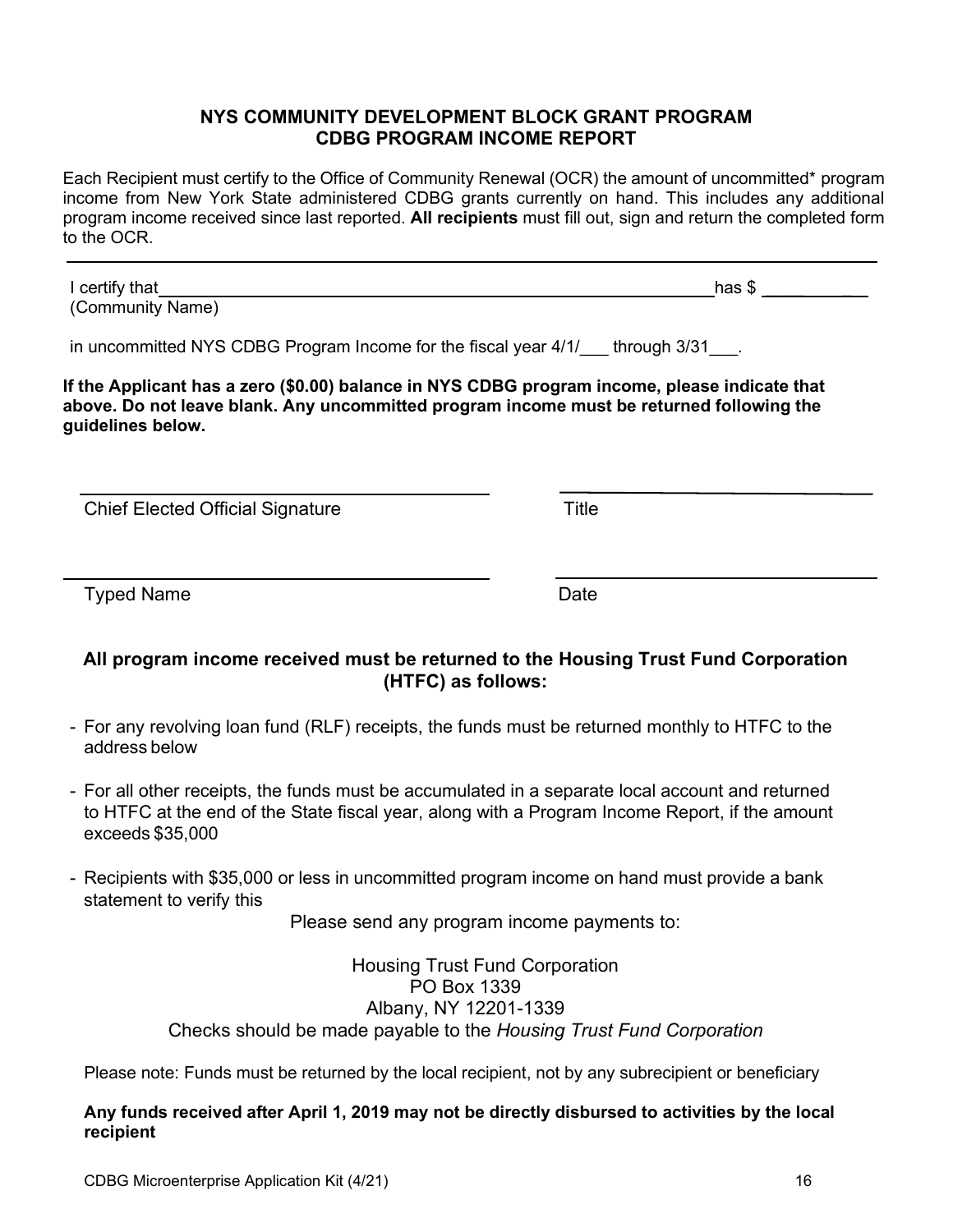## Forms and/or questions should be submitted to [OCRREPORTS@nyshcr.org, o](mailto:OCRREPORTS@nyshcr.org)r contact the Office of Community Renewal directly at (518) 474-2057.

\* "Commitment" means either that the local recipient legislative body has formally approved funds for a specific project in the public record prior to 4/1/19, or that the local recipient has entered into a written agreement with a business, household or other eligible person that is the intended recipient of the funds committing to a specific activity prior to 4/1/19. This commitment cannot be subject to contingencies that could result in cancellation of the activity. For more information, please see the CDBG Program Income Fact Shee[t here:](https://hcr.ny.gov/system/files/documents/2019/08/Program%20Income%20Fact%20Sheet.pdf)

#### <span id="page-18-0"></span>**B. Supporting Documents List:**

Attach, as appropriate, those items applicable to the proposed project. Each of the items listed below are associated with an individual question within the CFA Portal.

#### **REQUIRED**

Program Information:

- Program Design Plan,
- Draft program application and other application forms that are to be completed by each program beneficiary
- List of Grant Committee members and experience (Grant committee is a panel chosen by the applicant to review grant applications and to make recommendation and/or approval of grant award)
- **Entrepreneurial Training Program Syllabus**
- Draft CDBG Grant Agreement (Agreement between Recipient and Microenterprise)

Project Budget Related Documents:

- Commitment Letter(s) from all other funding sources, including proposed terms
- Documentation of unsuccessful attempts at pursuing non-CDBG funding sources (if applicable)
- Documentation for all third-party costs (Applicants proposing Microenterprise projects that include soft costs such as classroom instruction, technical assistance to businesses, marketing, etc. must provide supporting cost documentation)

Compliance with Citizen Participation requirements:

Copies of public hearing notices to demonstrate compliance with Citizen Participation requirements. Affidavit of Publication, Meeting Minutes, and List of Attendees

#### Civil Rights

- Fair Housing Statement/Documentation
- Section 3 Plan

Certifications:

\_\_\_Applicant Certification

#### **Other Supporting Documentation (as applicable):**

- Documentation from the business owners interested in participating in the program
- **Written Documentation of Support for the Project**
- If businesses are identified in the application, business plan, with resumes of principles, market analysis, marketing strategy, and impact on local competitors
- Program Income Report

## <span id="page-18-1"></span>**VI. Additional Program Requirements**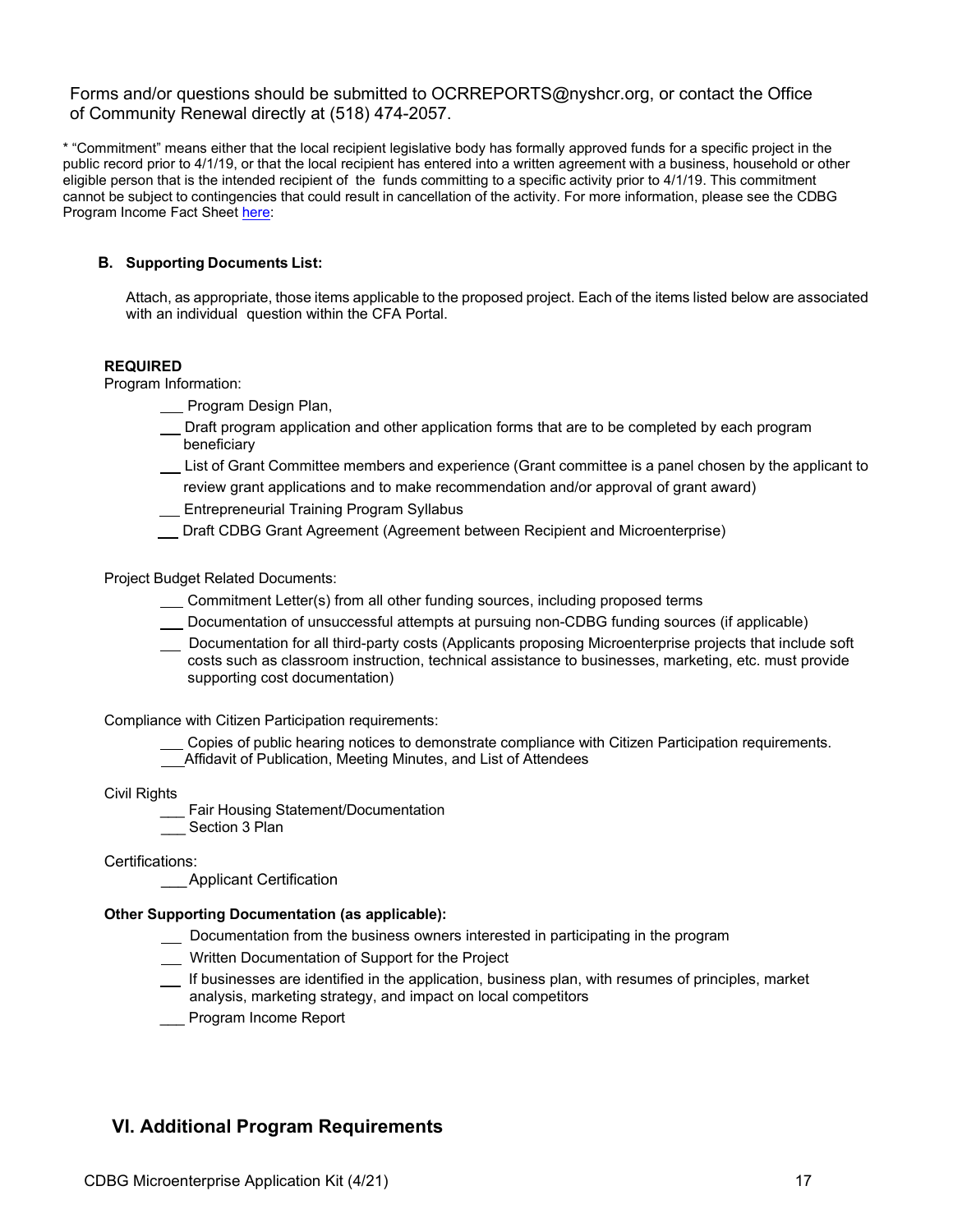## <span id="page-19-0"></span>A. National Objective Compliance

Activities funded under the NYS CDBG Program must primarily benefit low- and moderate-income persons, aid in the prevention or elimination of slums or blight or meet community development needs having a particular urgency. **Most economic development activities (including small business) are undertaken for the purpose of job creation or retention where at least 51% of the jobs are either held by, or made available to, low- and moderate-income persons.**

#### <span id="page-19-1"></span>**Direct Benefit**

Activities that are a Direct Benefit are designed to exclusively serve LMI persons. This method is used to determine the LMI benefit for activities that assist a specific known person or household. Activities that qualify under this benefit include residential rehabilitation or job creation activities. For example, a Direct Benefit activity occurs when the community has income eligibility requirements that limit the benefits of the CDBG activity to only LMI families.

Documenting LMI benefit for Direct Benefit projects is relatively clear-cut since potential Recipients of CDBG assistance are screened for income eligibility with the use of the most current HUD income limits for the county in which the project is located. Reference the most recent HUD Income Limits or visit[,](file://hcr-smb.dhcrnet.local/dhcr_shared/hpl_pubdata/ocr/Grant%20Administration/CDBG/Economic%20Development/ED%20Group%20Application%20&%20Guidelines/Applications%20and%20Guidelines/%20.)  [.](file://hcr-smb.dhcrnet.local/dhcr_shared/hpl_pubdata/ocr/Grant%20Administration/CDBG/Economic%20Development/ED%20Group%20Application%20&%20Guidelines/Applications%20and%20Guidelines/%20.)[https://www.huduser.gov/portal/datasets/il.html.](https://www.huduser.gov/portal/datasets/il.html)

#### <span id="page-19-2"></span>**Low and Moderate Income Jobs**

A *LMI Jobs activity* is one which creates or retains permanent jobs, at least 51 percent of which, on a full time equivalent (FTE) basis, are either *held by* LMI persons or considered to be *available to* LMI persons.

#### *What jobs can be counted:*

In counting the jobs to be used in the calculation for determining the percentage that benefit LMI persons, the following policies apply:

- Part-time jobs must be converted to full-time equivalents (FTE);
- Only permanent jobs count (temporary jobs may not be included);
- Seasonal jobs are considered only if the job is the employee's principal occupation; and
- Jobs indirectly created (i.e., "spin off" jobs) may not be counted.

#### *Jobs "held by" LMI persons:*

A job is considered to be held by a LMI person if the person is, at the time their employment commences, a member of a family whose income falls at or below the applicable Section 8 program income limits. The family's entire income must be counted (This is particularly important when dealing with part-time jobs or jobs taken by students). The annual salary or hourly wage of the job that the person fills is irrelevant.

#### *Jobs "available to" LMI persons:*

Jobs that are not held (filled) by LMI persons may be claimed to be "available to" LMI persons *only* when *both*  of the following are met:

- The jobs do not require special skills that can only be acquired with substantial (i.e., one year or more) training or work experience, and education beyond high school is not a prerequisite to fill such jobs, unless the business agrees to hire unqualified persons and train them and
- The state grant recipient and/or the assisted business takes actions to ensure that LMI persons receive "first consideration" for filling such jobs.

Principles involved in providing *"first consideration"*:

- The business must use a hiring practice that under usual circumstances would result in over 51 percent of LMI persons interviewed for applicable jobs being hired,
- The business must seriously consider a sufficient number of LMI job applicants to give reasonable opportunity to fill the position with such a person, and
- The distance from residence and availability of transportation to the job site must be reasonable before a particular LMI person may be considered a serious applicant for the job.

#### *Special rules for retained jobs (ED/SB Only):*

In order to consider jobs *retained* as a result of CDBG assistance, there must be clear and objective evidence that permanent jobs will be lost without CDBG assistance. For these purposes, "clear and objective" evidence that jobs will be lost would include: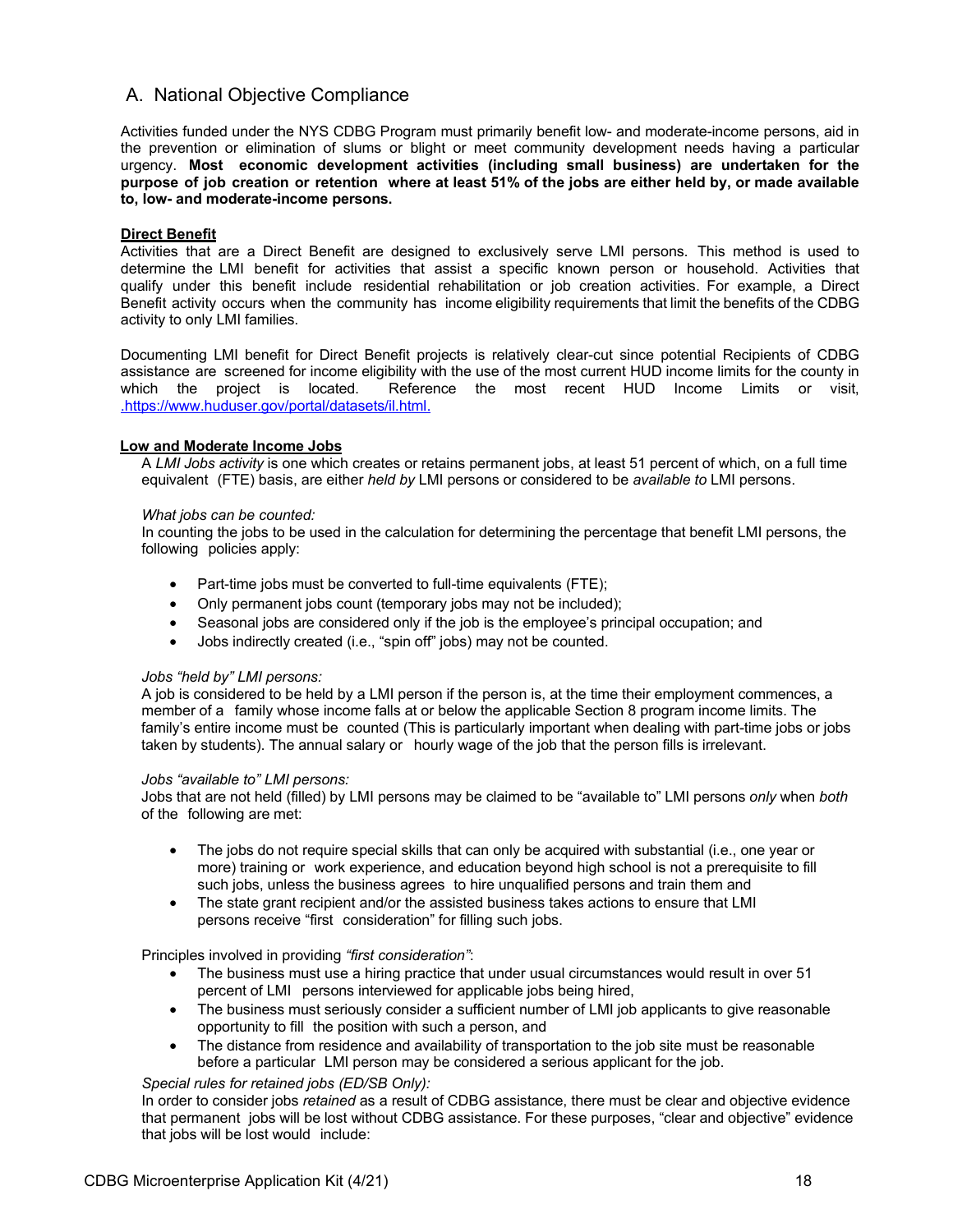- Evidence that the business has issued a notice to affected employees or made a public announcement to that effect, or
- Analysis of relevant financial records which clearly and convincingly shows that the business is likely to have to cut back employment in the near future without the planned intervention.

To meet the LMI job standard, 51 percent or more of the retained jobs must be either:

- Known to be held by LMI persons at the time CDBG assistance is provided and/or
- Jobs which can be reasonably expected to "turn over" to LMI persons within two years.

#### *General:*

When assistance is provided to a business for the purpose of creating or retaining jobs, the grant recipient must have on file a written agreement with the business in which that business agrees to keep or create a specific number of jobs and identifies each such job by type and whether the job will be full- or part-time. The agreement must also specify the actions the business and the grant recipient will take to ensure that at least 51 percent of the jobs created or retained will benefit LMI persons pursuant to the program rules.

The program records also must document which jobs were actually created and retained, whether each such job was held by, taken by, or made available to a LMI person, and the full-time equivalency status of each job.

#### *Job creation:*

When demonstrating that at least 51 percent of the jobs created will be **made available to** LMI persons, documentation for each assisted business must include:

- A written commitment by the business that it will make at least 51 percent of the jobs on a fulltime equivalent basis available to LMI persons and will provide training for any of those jobs requiring special skills or education;
- A listing by job title of employees at the time the application for assistance is submitted;
- A listing, by job title, of the total permanent jobs to be created, indicating which jobs will be available to LMI persons, which jobs require special skills or education, and which jobs are part-time;
- Evidence supporting the estimate of the total number of jobs;
- A description of actions to be taken by the recipient and business to ensure that LMI persons will receive first consideration for these jobs;
- A listing, by job title, race, ethnicity, gender and handicapped status of the permanent jobs created; which jobs were made available to LMI persons, and a description of how first consideration was given to such persons for those jobs. That description should include the hiring process used; the number of LMI persons considered for each job; and the number of LMI persons actually hired;
- A description of how the LMI status of those given first consideration was determined; and
- A description of how the total number of jobs was determined.

When demonstrating that at least 51 percent of the jobs will **be taken by** LMI persons, documentation for each assisted business must include:

- A written commitment by the business that at least 51 percent of the jobs on a full-time equivalent basis, will be held by LMI persons;
- A listing, by job title, of employees at the time the application for assistance is submitted;
- A listing, by job title, of the permanent jobs to be created;
- Evidence supporting the estimated total number of jobs to be created;
- A listing, by job title, race, ethnicity, gender and handicapped status of the permanent jobs actually created and those initially taken by LMI persons;
- A description of how the LMI status of those hired was determined by the applicant during the review of the recipient; and
- A description of how the total number of jobs was determined.

#### *Job retention (ED/SB Only):*

Following are record-keeping requirements for documenting records that support compliance with job retention goals.

- Clear and objective evidence that in the absence of the CDBG assistance the jobs will be lost;
- A written commitment by the business to meet the standard for retained jobs involving the employment of LMI persons; and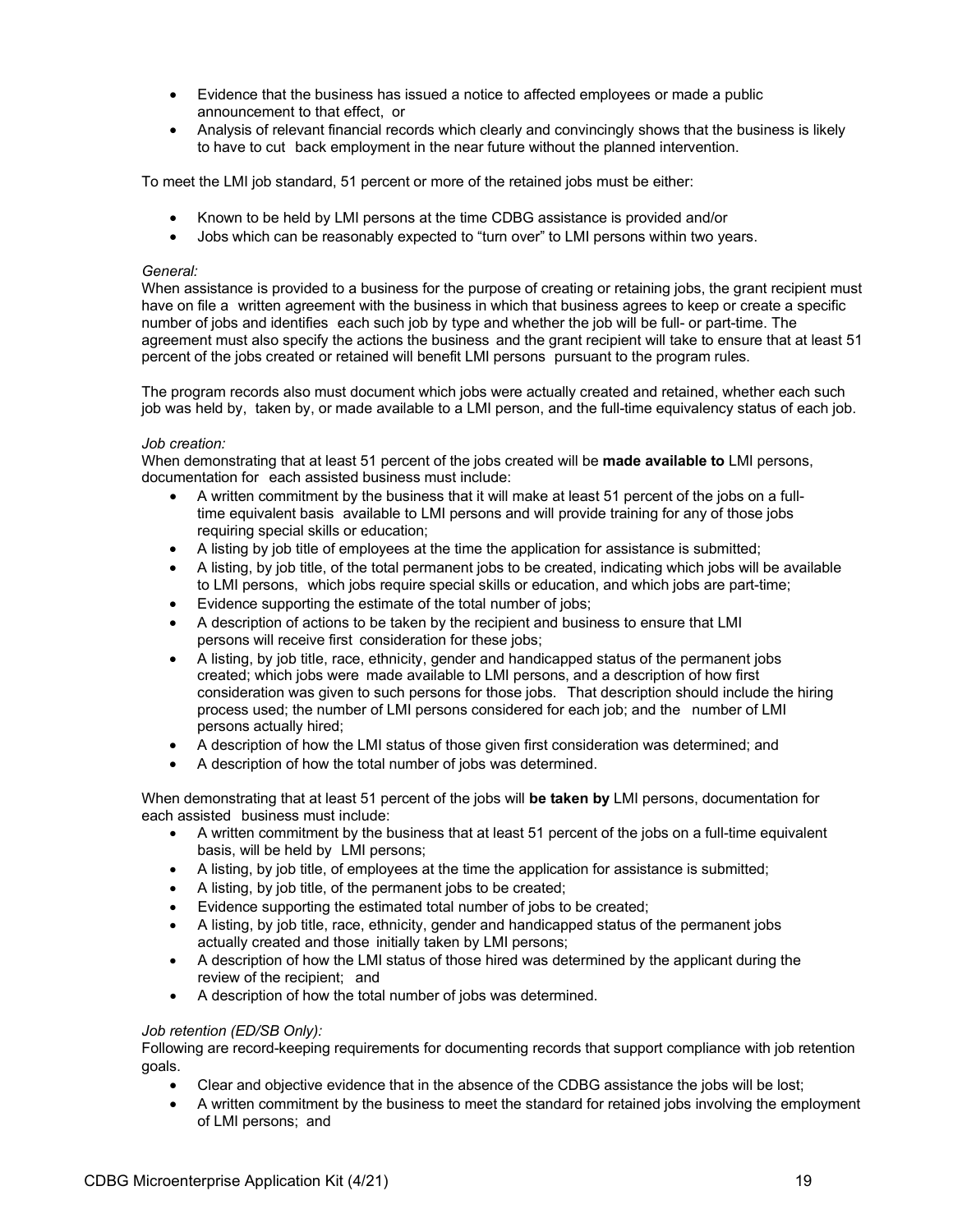• A listing by job title, race, ethnicity, gender and handicapped status of the employees at the time the assistance is provided;

For each activity determined to benefit LMI persons based on jobs to be created for or retained by LMI persons:

- The number of jobs to be created and the number of additional jobs expected to be created, if any;
- The nature of the jobs created to date (number skilled, semiskilled, and unskilled, and for semiskilled jobs, any special education or experience required) and the nature of additional jobs expected to be created; and,
- Any other evidence to support the conclusion that a majority of jobs will be filled by LMI persons, such as:
	- $\checkmark$  Evidence to assure accessibility of the jobs to areas where substantial numbers of LMI persons reside; and
	- $\checkmark$  Evidence to support any special outreach and/or training to be directed toward LMI persons.

Additional information on National Objective Compliance can be found at: [https://www.hudexchange.info/resource/2179/guide-national-objectives-eligible-activities-state-cdbg](https://www.hudexchange.info/resource/2179/guide-national-objectives-eligible-activities-state-cdbg-programs/)[programs/](https://www.hudexchange.info/resource/2179/guide-national-objectives-eligible-activities-state-cdbg-programs/)

## <span id="page-21-0"></span>**B.** State Environmental Quality Review Act (SEQR) Compliance

Applicants must conduct an assessment to determine the SEQR Classification of the proposed activities and include 2-3A Certificate of State Environmental Quality Review Act (SEQR) Classification as an exhibit to the application. This form is available on the CDBG website here[: https://hcr.ny.gov/community-development](https://hcr.ny.gov/community-development-block-grant-economic-development-program)[block-grant-economic-development-program.](https://hcr.ny.gov/community-development-block-grant-economic-development-program) If the Applicant determines the SEQR classification to be an Unlisted Action, the Applicant must include a completed Short Environmental Assessment Form (Short Form) as an exhibit to the application. If the Applicant determines the SEQR classification to be a Type I action, the Applicant must include a completed Full Environmental Assessment Form (Full EAF) as an exhibit to the application. Additional information on SEQR, including the SEQR Short and Full EAF Forms, can be found at: <http://www.dec.ny.gov/permits/6191.html>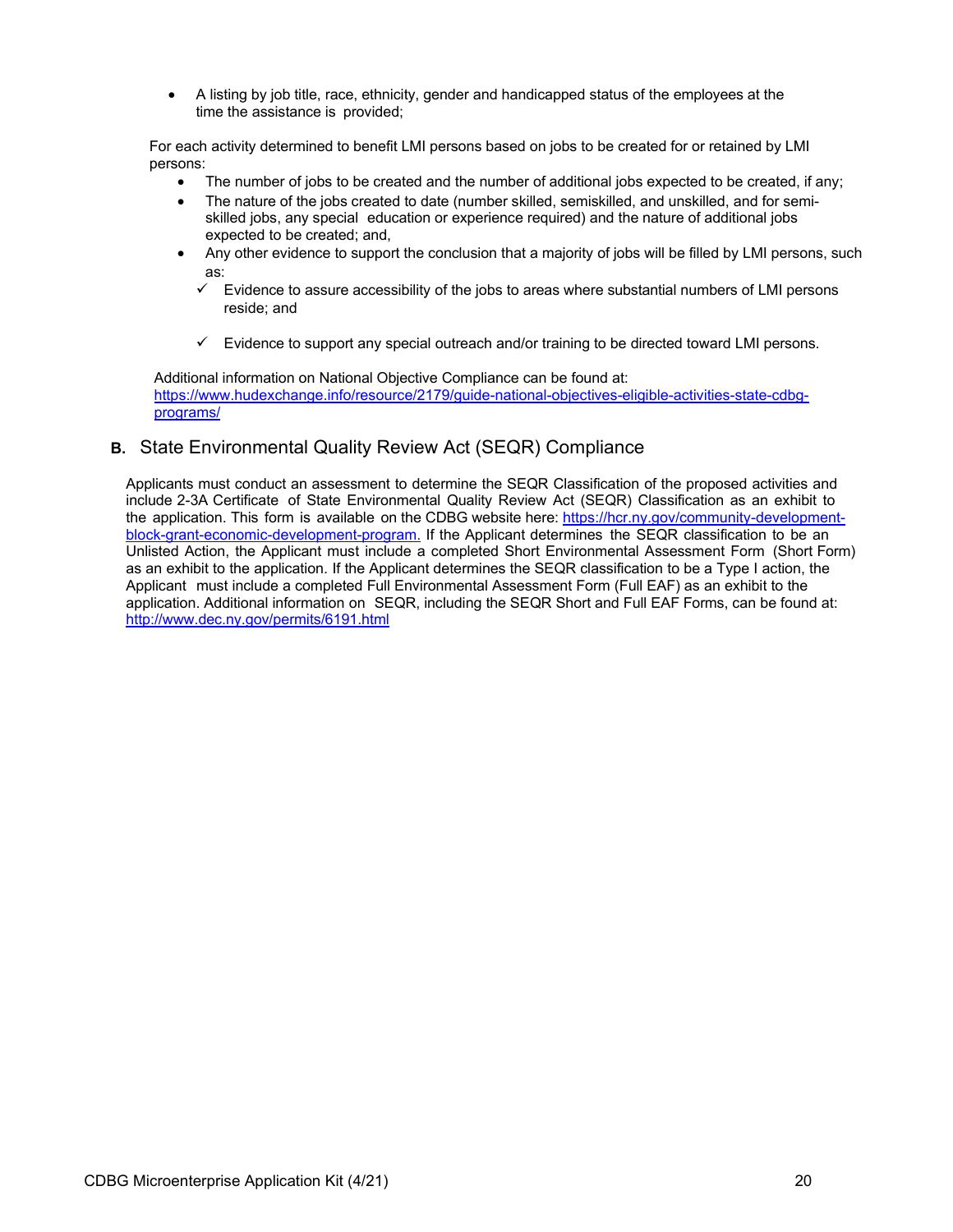## <span id="page-22-0"></span>**VII. APPENDICES**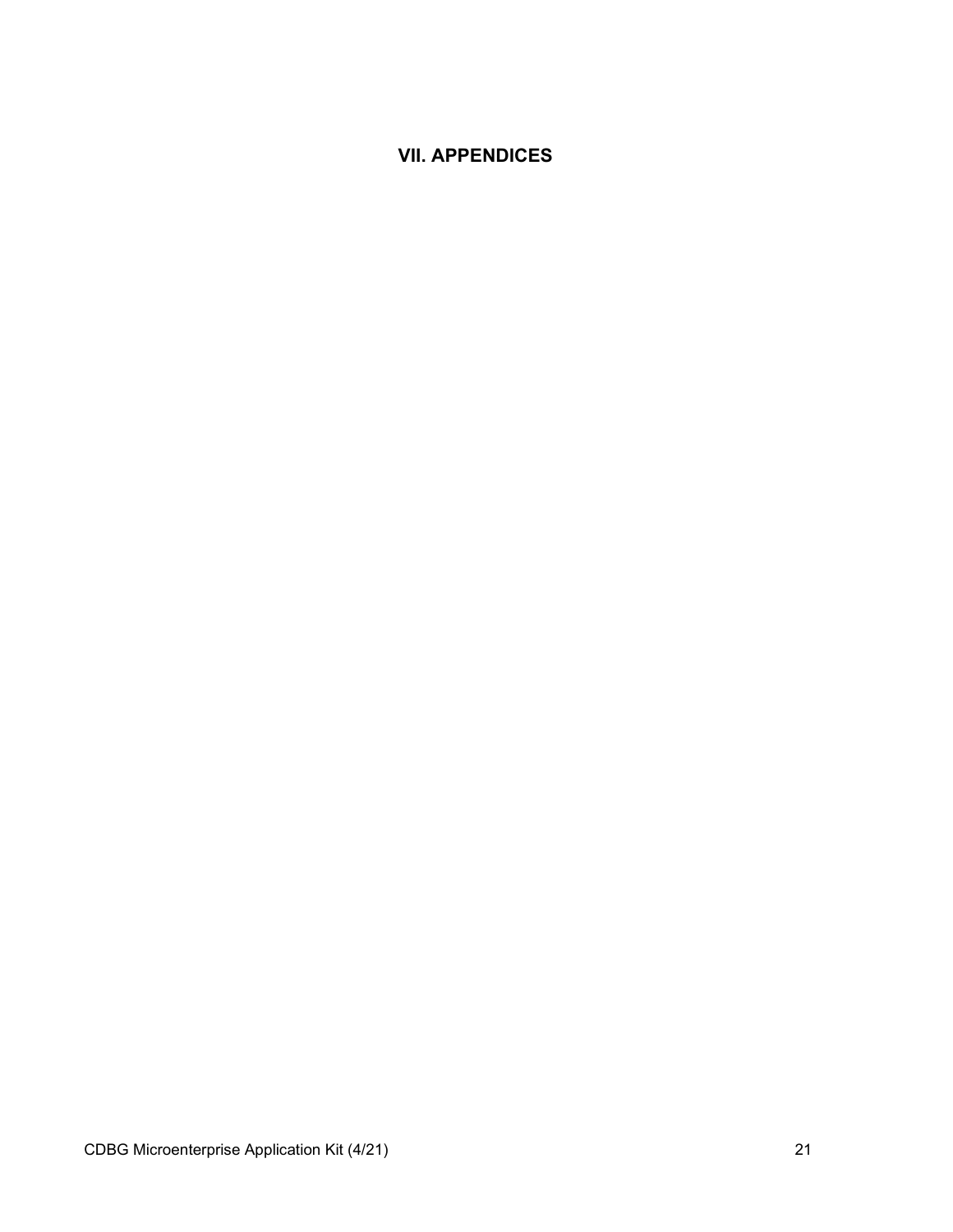## <span id="page-23-0"></span>**A.** Program Requirements

#### <span id="page-23-1"></span>**Eligible Activities**

In selecting eligible activities, communities should be aware that although an activity may be legally eligible under the federal statute and HUD regulations, it may not be competitive under OCR's evaluation criteria. An activity being considered for a State CDBG application should be compared against the evaluation criteria for that category before a decision is made to prepare an application. Below is an edited list of eligible activities identified at Section 105(a) of the Housing and Community Development Act of 1974, as amended and 24 CFR 570.482, as amended.

Additional information on eligible activities can be found at: [https://www.hudexchange.info/resource/2179/guide](https://www.hudexchange.info/resource/2179/guide-national-objectives-eligible-activities-state-cdbg-programs/)[national-objectives-eligible-activities-state-cdbg-programs/](https://www.hudexchange.info/resource/2179/guide-national-objectives-eligible-activities-state-cdbg-programs/)

- 1. Acquisition of real property;
- 2. Disposition of any real property acquired with CDBG funds or its retention for public purposes;
- 3. Acquisition, construction, reconstruction, or installation of public works, facilities and site or other improvements;
- 4. Clearance, demolition, removal, reconstruction, and rehabilitation of buildings and improvements;
- 5. Public services, including but not limited to those concerned with employment, crime prevention, child care, health, drug abuse, education, energy conservation, welfare or recreation needs;
- 6. Code enforcement in deteriorated or deteriorating areas;
- 7. Removal of material and architectural barriers which restrict the mobility and accessibility of elderly and handicapped persons;
- 8. Payments to housing owners for losses of rental income;
- 9. Assistance to institutions of higher education;
- 10. Payment of the non-Federal share required in connection with a Federal grant-in-aid program;
- 11. Relocation payments and displacement assistance;
- 12. Activities necessary to develop a comprehensive community development plan;
- 13. Payment of reasonable administrative costs;
- 14. Assistance including loans (both interim and long-term) and grants for activities which are carried out by public or private nonprofit entities;
- 15. Assistance to neighborhood-based nonprofit organizations, local development corporations, nonprofit organizations serving the development needs of the communities in non-entitlement areas to carry out a neighborhood revitalization or community economic development or energy conservation project;
- 16. Activities necessary to the development of energy use strategies;
- 17. Assistance to private, for-profit entities, when the assistance is appropriate to carry out an economic development project;
- 18. Provision of technical assistance to public or nonprofit entities;
- 19. Housing services;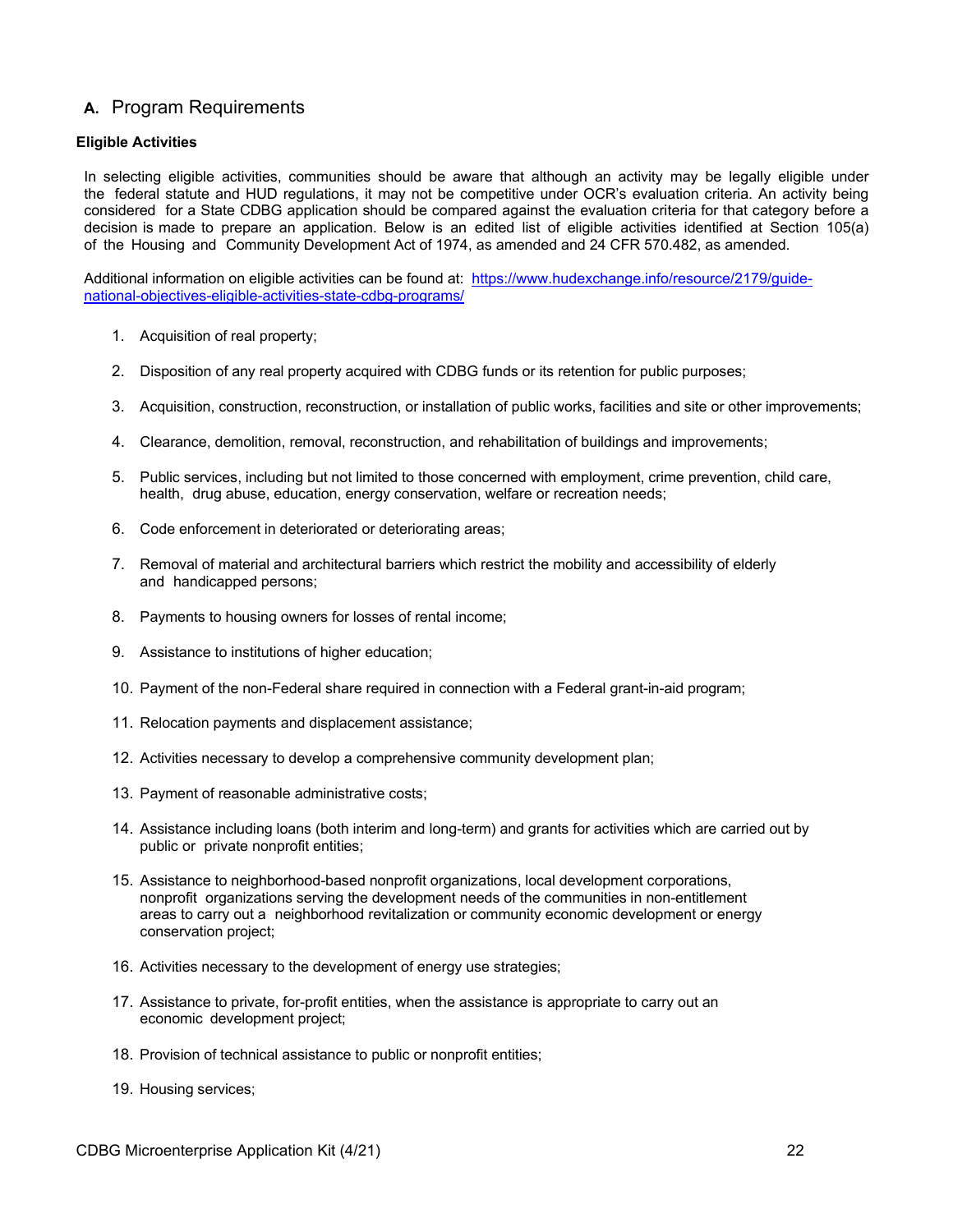- 20. Assistance to public and private organizations, agencies, and other entities (including nonprofit and forprofit entities) to facilitate economic development;
- 21. Activities necessary to make essential repairs and to pay operating expenses necessary to maintain the habitability of housing units acquired through tax foreclosure proceedings;
- 22. Provision of direct assistance to facilitate and expand homeownership;
- 23. Lead-based paint hazard evaluation and reduction; and
- 24. Special assessments.

#### <span id="page-24-0"></span>**Ineligible Activities**

- 25. Buildings, or portions thereof, used for the general conduct of government cannot be assisted with CDBG funds. This definition does not include such facilities as neighborhood service centers or special purpose buildings that may house services provided by government at decentralized locations. However, the removal of architectural barriers within public buildings to make them more accessible to elderly and handicapped persons is an eligible activity.
- 26. General government expenses, except for those costs directly attributable to administration of a local CDBG program and documented as such.
	- (a) The general rule is that the purchase of equipment with CDBG funds is ineligible. An exception is that compensation for the use of construction equipment through leasing, depreciation, or use allowances pursuant to OMB circulars A-87 or A-122, as applicable, for an otherwise eligible activity is an eligible use of CDBG funds.
	- (b) The general rule is that any expense associated with repairing, operating or maintaining public facilities, improvements and services is ineligible. Specific exceptions are operating, and maintenance expenses associated with public service activities, interim assistance and office space for program staff employed in carrying out the CDBG program.
	- (c) The general rule is that CDBG funds cannot be used for income payments for housing or any other purpose. Examples of ineligible income payments include payments for income maintenance; housing allowances, down payments and mortgage subsidies. One-time payments made on behalf of persons or families to meet emergency needs such as housing or essential utilities is not an income payment and is eligible.

#### <span id="page-24-1"></span>**Primary Objective**

The Primary Objective of the Community Development Block Grant Program is to benefit LMI persons. At least 70% of New York State's CDBG allocation must be allocated to activities, which meet the Primary Objective of benefitting LMI persons. For an activity to qualify as benefiting LMI persons, at least 51% of the persons benefiting from the activity must be LMI persons.

Applicants need to determine how the National Objective requirement will be satisfied during the planning, implementing and documenting of CDBG projects. Each project must meet the Primary and National Objectives. When meeting the benefit to LMI persons National Objective, Applicants must ensure that moderate-income persons (80% of median income) are not benefited to the exclusion of low-income persons (50% of median income).

#### <span id="page-24-2"></span>**National Objectives**

Each CDBG funded activity must meet one of three National Objectives:

- Benefit LMI persons;
- Aid in the prevention or elimination of slums or blight; or
- Meet community development needs having a particular urgency because existing conditions pose a serious and immediate threat to the health or welfare of the community and other financial resources are not available to meet such needs.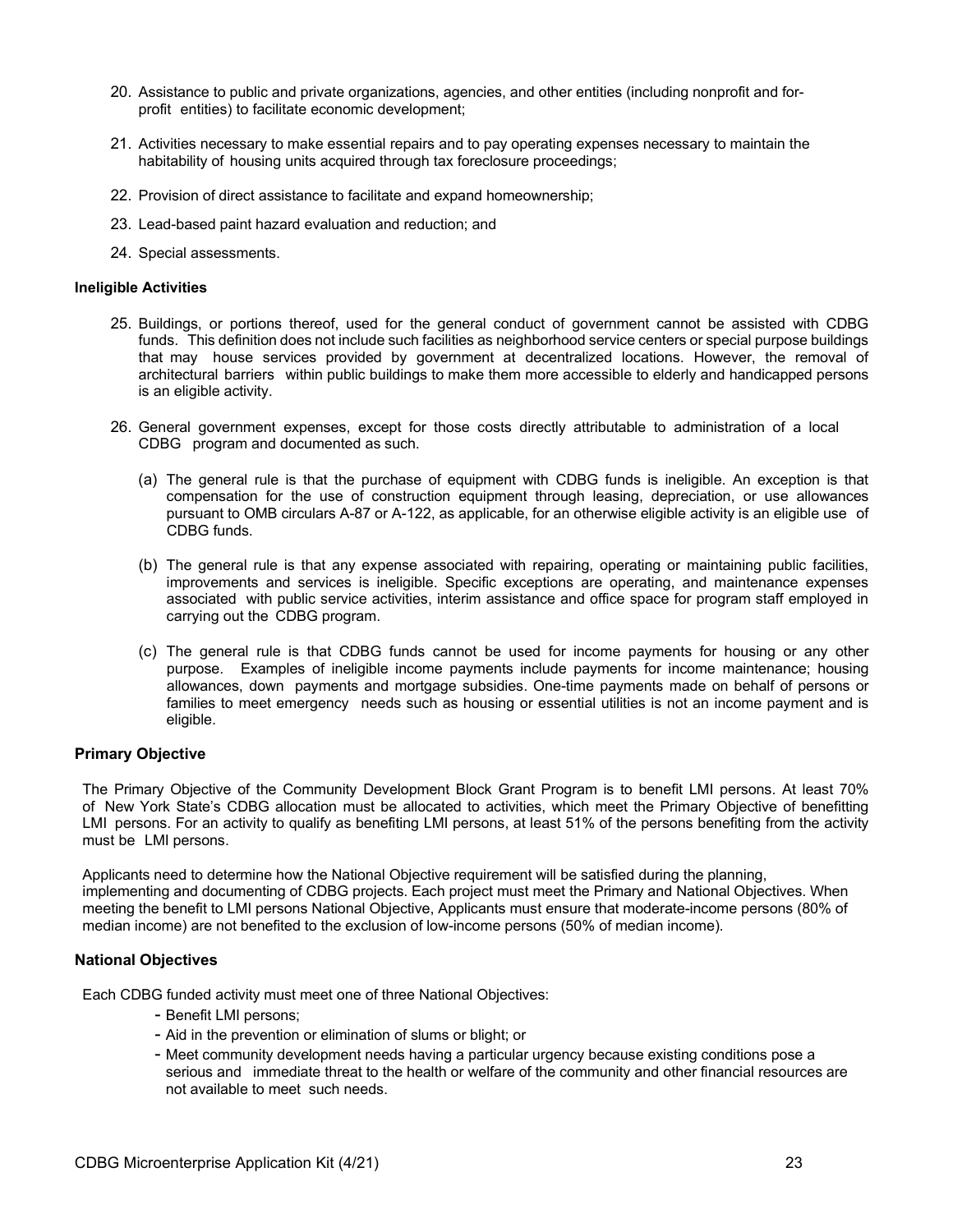#### <span id="page-25-0"></span>**Meeting the National Objectives**

Additional information on National Objective Compliance can be found at: <https://www.hudexchange.info/resource/2179/guide-national-objectives-eligible-activities-state-cdbg-programs/>

#### **Benefit to LMI persons**

For the purposes of meeting this National Objective, CDBG activities are divided into three main categories: Area Benefit, Limited Clientele, Direct Benefit including housing and job creation or retention. Each activity proposed must fall under one of the above categories in order to be considered for funding. Activities in these categories qualify under the LMI benefit National Objective in one of three ways: Area Benefit, Limited Clientele or Direct Benefit. The Applicant must determine under which category their project meets the requirement to serve at least 51% LMI persons. The following information will assist with that determination.

#### **Area Benefit**

Activities that meet the Area Benefit are designed to serve needs in a geographic area that has a mix of income levels (i.e., a project which will benefit all the residents of the project area, regardless of income). Area benefit includes activities that do not have income eligibility requirements, but instead serve an entire geographic area. An activity proposed for an area wide project must also be clearly designed to meet identified needs of families in the area. **Under HUD regulations, an activity that serves an area that is not primarily residential in character cannot qualify as an Area Benefit activity.**

Applicants that propose to use CDBG funds for Area Benefit activities must provide data to demonstrate that at least 51% of the persons who would benefit from CDBG assistance are LMI. Area benefit to LMI persons can be documented by the use of Census data or an income survey. For areas where Census data is not available, the Applicant must conduct a survey to prove LMI benefit. For activities in a target area where Census data is available, the Census Tract or Block Groups must match the area's boundaries in order to be valid. Otherwise, a survey must be conducted (e.g. using Census Tract data to substantiate compliance for water line replacement when everyone in the Census Tract would not be a beneficiary of the water line replacement).

#### **Direct Benefit**

Activities that are a Direct Benefit are designed to exclusively serve LMI persons. This method is used to determine the LMI benefit for activities that assist a specific known person or household. Activities that qualify under this benefit include residential rehabilitation or job creation activities. For example, a Direct Benefit activity occurs when the community has income eligibility requirements that limit the benefits of the CDBG activity to only LMI families.

Documenting LMI benefit for Direct Benefit projects is relatively clear-cut since potential Recipients of CDBG assistance are screened for income eligibility with the use of the most current HUD income limits for the county in which the project is located. Visit<https://www.huduser.gov/portal/datasets/il.html> for the most recent HUD income limits.

#### **Limited Clientele**

Activities that meet the Limited Clientele benefit are activities that provide benefits to a specific group of persons rather than everyone in an area. The activity may benefit particular persons without regard to the area in which they reside, or it may be an activity that provides benefit on an area basis but only to a specific group of persons who reside in the area. In either case, at least 51% of the beneficiaries of the activity must be LMI persons. To qualify under this category, the activity must meet one of the following tests:

- Exclusively benefit a clientele who is generally presumed by HUD to be principally LMI persons. Abused children, elderly persons, battered spouses, homeless persons, adults meeting the Bureau of Census definition of "severely disabled adults", illiterate adults, persons living with AIDS, and migrant farm workers are presumed by HUD to be principally LMI. Activities that serve this group will be assumed to meet 51% LMI benefit unless the Applicant has surveyed the group to determine the actual benefit exceeds the assumed benefit of 51%; or
- Require information on family size and income so that it is evident that at least 51% of the clientele are persons whose family income does not exceed the LMI limit; or
- Be of such nature and location that it may be concluded that the activity's clientele will primarily be LMI persons; or

CDBG Microenterprise Application Kit (4/21) 24 • Be an activity that serves to remove material or architectural barriers to the mobility or accessibility of elderly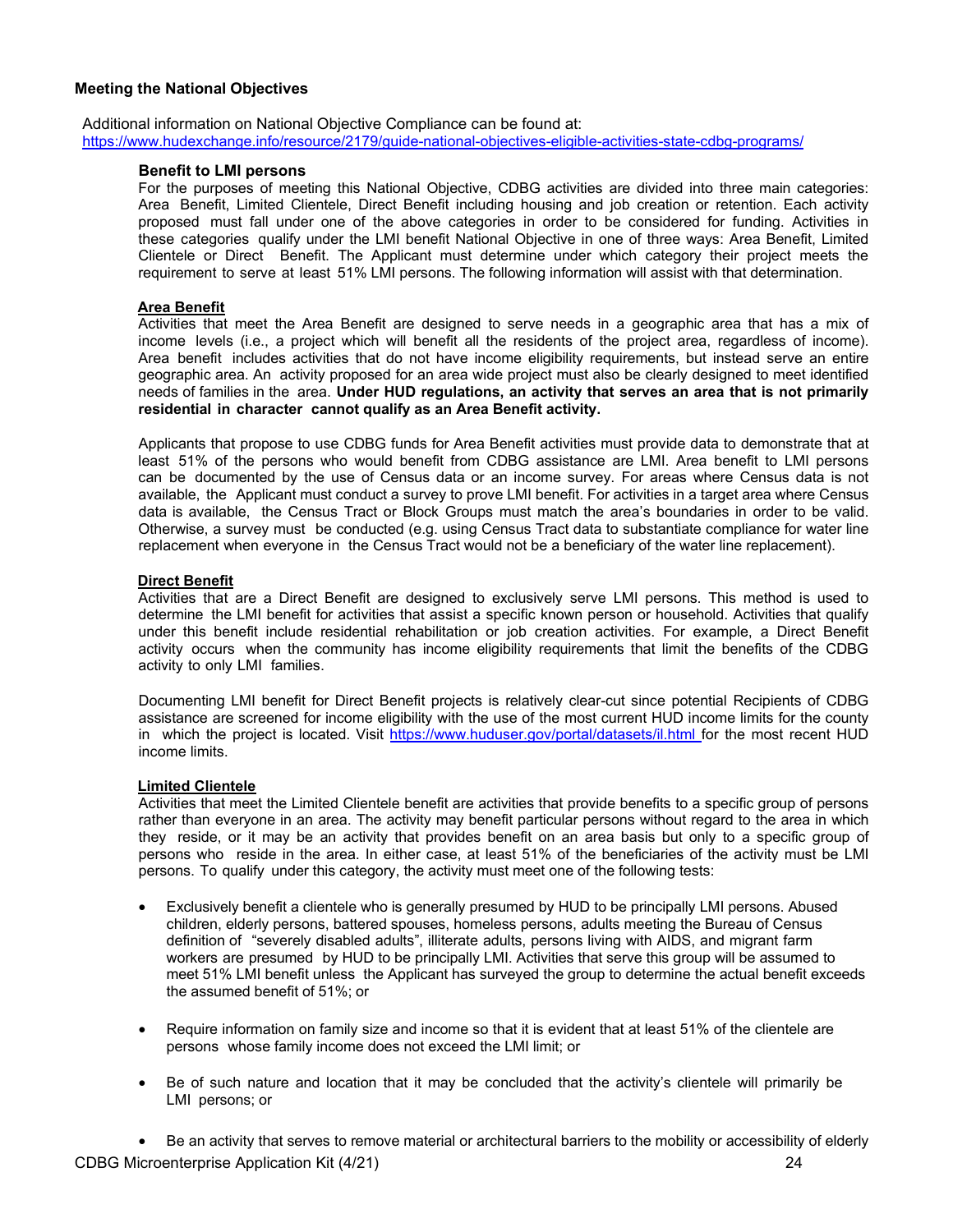persons or of adults meeting the Bureau of the Census' Current Population Reports definition of severely disabled, provide it is restricted, to the extent practicable, to the removal of such barriers by assisting:

- $\checkmark$  The reconstruction of a public facility or improvement, or portion thereof, that does not qualify under the LMI area benefit criteria; or
- $\checkmark$  The rehabilitation of a privately-owned nonresidential building or improvement that does not qualify under the L/M Income Area Benefit criteria or the LMI Jobs criteria; or
- $\checkmark$  The rehabilitation of the common areas of a residential structure that contains more than one dwelling unit and that does not qualify under the LMI housing criteria.
- Be a microenterprise assistance activity carried out in accordance with the provisions of HCDA Section 105(a)(22) or 24 CFR 570.482(c) with respect to those owners of microenterprises and persons developing microenterprises assisted under the activity during each program year who are LMI persons.
- Be an activity designed to provide job training and placement and/or other employment support services, including, but not limited to, peer support programs, counseling, child care, transportation, and other similar services, in which the percentage of LMI persons assisted is less than 51% which qualifies under the Limited Clientele national objective in the following limited circumstance:
	- $\checkmark$  In such cases where such training or provision of supportive services assist businesses, and the only use of CDBG assistance is to provide job training and/or supportive services, and the proportion of the total cost of the services borne by CDBG funds is no greater than the proportion of the total number of persons benefiting from the services who are LMI.

Applicants that propose to use CDBG funds for Limited Clientele benefit activities must provide documentation demonstrating that the activity proposed meets one of the tests qualifying the activity as meeting the Limited Clientele criteria. Depending on the activity being proposed, the Applicant should provide documentation showing that the activity is designed to be used exclusively by a segment of the population presumed by HUD to be LMI persons; describing how the nature and the location of the activity establishes that it will be used predominately by LMI persons; showing the size and annual income of the family of each person receiving the benefit; showing that barriers to mobility or accessibility have been removed and how the barrier removal was restricted to the extent feasible to one of the particular cases authorized under this subcategory; or showing that the activity qualifies under special conditions regarding job services where less than 51% of the persons benefiting are LMI persons.

#### **Prevention and Elimination of Slum and Blight**

Activities meeting the slum and blight National Objective may involve the rehabilitation or removal of slums and blight in the physical, economic and/or social environments. Activities may address any serious conditions identified in the areas of residential, infrastructure, commercial or industrial facilities. The overall program proposed should resolve all need indicated. CDBG activities directed toward the National Objective of preventing or eliminating slums or blight are divided into two main categories: area basis and spot basis.

#### **Area Basis**

Activities meeting one or more of the following criteria, in the absence of substantial evidence to the contrary, will be considered to aid in the prevention or elimination of slums or blight:

- The area delineated by the Applicant must meet the definition of a slum, blighted, deteriorated or deteriorating area under State or local law. Applicants must use the strictest definition to determine eligibility. The New York State General Municipal Law Article 18-C, S-970-c defines "Blighted area" as an area within a municipality in which one or more of the following conditions exist: (i) a predominance of buildings and structures which are deteriorated or unfit or unsafe for use or occupancy; or (ii) a predominance of economically unproductive lands, buildings or structures, the redevelopment of which is needed to prevent further deterioration which would jeopardize the economic wellbeing of the people.
- Throughout the area there are a substantial number of deteriorated or deteriorating buildings or the public improvements are in a general state of deterioration.
- The assisted activity addresses one or more of the conditions which contributed to the deterioration of the area. Rehabilitation of residential buildings carried out in an area meeting the above requirements will be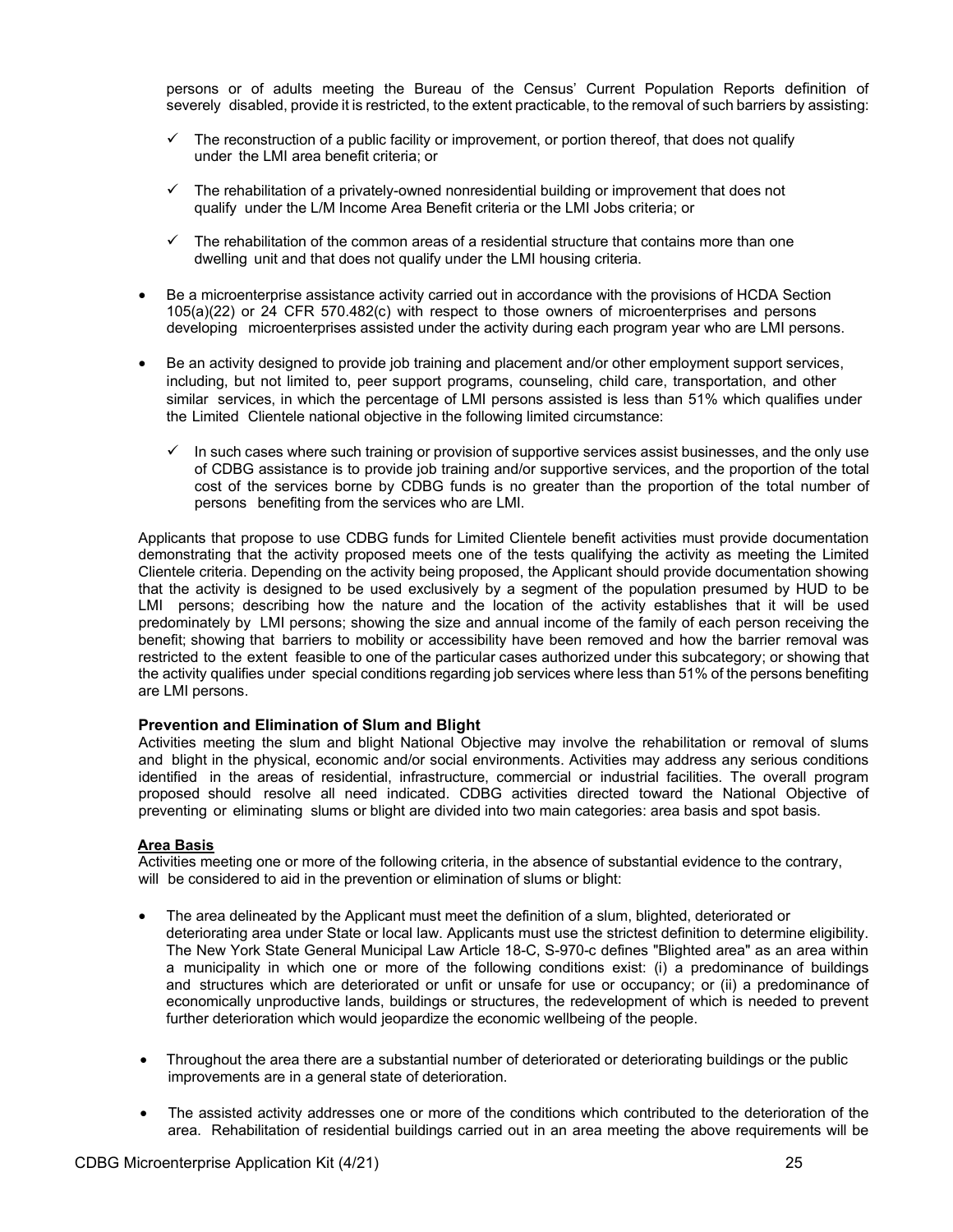considered to address the area's deterioration only where each such building rehabilitated is considered substandard before rehabilitation, and all deficiencies making a building substandard have been eliminated if less critical work on the building is also undertaken.

Applicants claiming the prevention and elimination of the slum and blight National Objective on an area basis must be able to document that, at the time of application, a majority of the buildings in the area are deteriorated or dilapidated and the area itself is blighted.

#### **Spot Basis**

The elimination of specific conditions of blight or deterioration on a spot basis is designed to comply with the statutory objective for CDBG funds to be used for the prevention of blight, on the premise that such action(s) serves to prevent the spread to adjacent properties or areas. To comply with this National Objective, an activity must be designated to eliminate specific conditions of blight or physical decay not located in a designated slum or blighted area and the activity must be limited to one of the following: acquisition, clearance, relocation, historic preservation, and/or rehabilitation of buildings, but only to the extent necessary to eliminate specific conditions detrimental to public health and safety. To be considered to be detrimental to public health and safety, a condition must pose a threat to the public in general.

Applicants claiming the prevention and elimination of the slum and blight National Objective on a spot basis must be able to document the specific conditions of blight or physical decay for the eligible activity, demonstrate the public health or safety threat to the public and show that the area in which the property is located is outside a slum or blighted area.

An activity that fails to meet one or more of the applicable tests for meeting a National Objective does not comply with CDBG rules.

#### <span id="page-27-0"></span>**B.** Citizen Participation

**\* Public hearings must be held in the same calendar year in which the application is submitted. Exceptions may be made for projects under board consideration in January. In those cases, OCR will accept hearings held in December of the previous year.**

The Federal Housing and Community Development Act "encourages citizen participation, with particular emphasis on participation by persons of LMI both in the preparation of CDBG applications and throughout the implementation of local CDBG projects. Specifically, the Act requires public hearings "to obtain the view of citizens on community development and housing needs" and on "proposed activities". Congress has mandated that the hearings "be held after adequate notice, at times and locations convenient to potential or actual beneficiaries, and with accommodation for the "handicapped". Therefore, public hearings should be held at a time and place convenient to the general public, with accommodations for persons with disabilities. For hearings where a significant number of non-English speaking persons can reasonably be expected to participate, the notice must also be in the appropriate language(s) and provision must be made for interpreters at the public hearing. Notice of public hearings should also be directed to persons of LMI or those persons who will benefit from or be affected by CDBG activities and/or groups representing LMI persons.

Prior to submitting an application, Applicants must meet the citizen participation requirements at 24 CFR 570.486 and New York State's Citizen Participation Plan, as amended, which require Applicants to follow a citizen participation plan providing for a minimum of one public hearing (one in each jurisdiction of a joint application) prior to the submission of an application for funding, public availability of the application for inspection at the municipal office(s), and one public hearing, if awarded, to be held during the administration of the grant to solicit comments on the effectiveness of the program's administration. The purpose of the citizen participations requirement is to:

- Provide for and encourage citizen participation, particularly by LMI persons who reside in slum or blighted areas and areas in which CDBG funds are proposed to be used;
- Ensure that citizens will be given reasonable and timely access to local meetings, information, and records relating to the proposed and actual use of CDBG funds;
- Furnish citizens with information, including, but not limited to:
	- $\circ$  The amount of CDBG funds expected to be made available for the current fiscal year (including the grant and anticipated Program Income);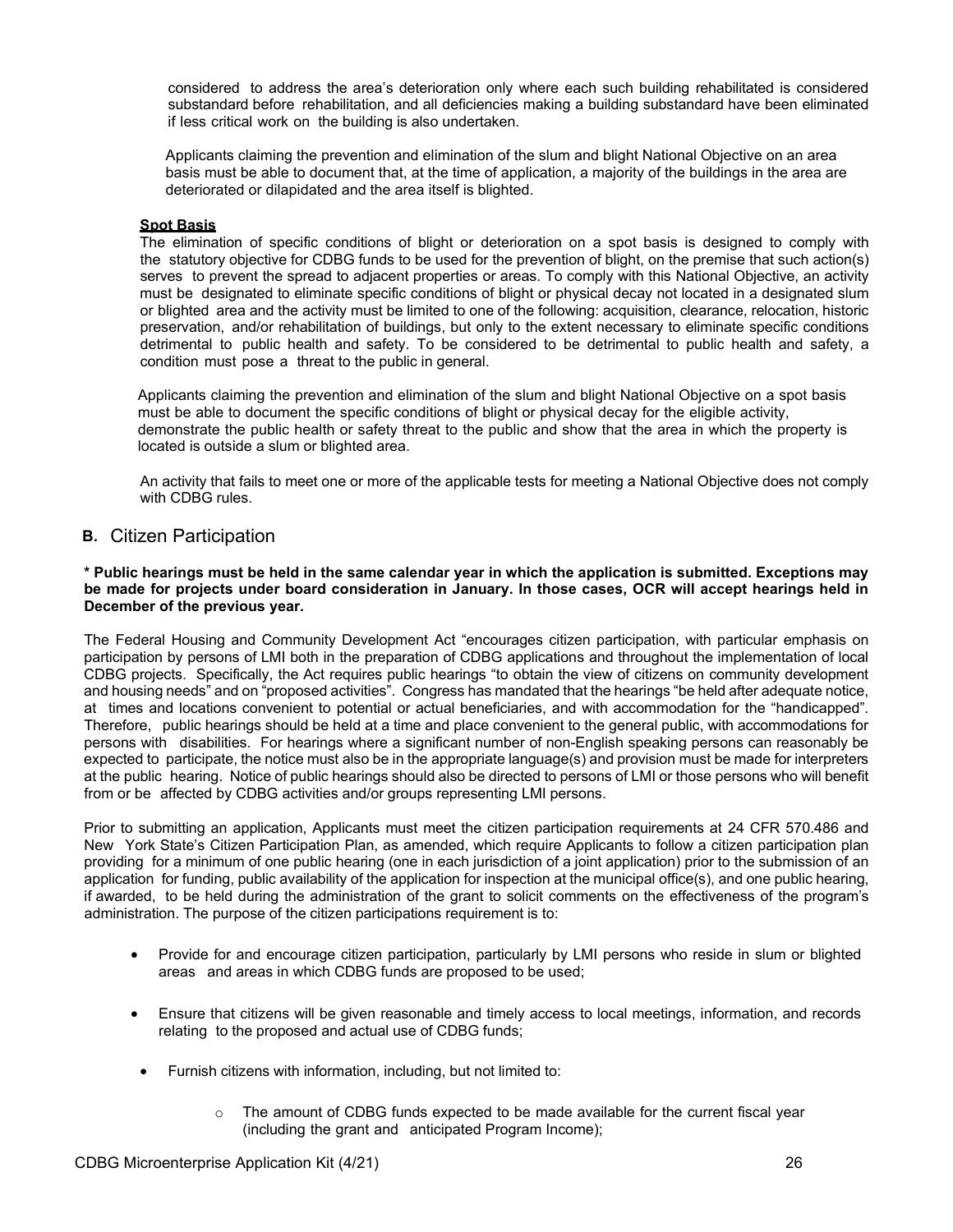- o A listing of the activities to be undertaken with CDBG funds;
- $\circ$  The estimated amount of CDBG funds proposed for activities that benefit a LMI National Objective; and
- $\circ$  The proposed CDBG activities likely to result in displacement and the municipality's antidisplacement and relocation plan required under 24CFR 570.488;
- o The amount of funds awarded;
- o The types of activities funded; and
- o Progress towards program goals and objectives.
- Provide technical assistance to group's representative of persons of LMI that request assistance in developing proposals in accordance with the procedures developed by the State. However, such assistance need not include providing funds to such groups;
- Obtain citizens' views and respond to proposals and questions. The public hearings should provide citizens with reasonable advance notice of, and an opportunity to comment on, proposed activities in an application to the State and on-going grant administration activities; and
- Provide citizens with reasonable advance notice of, and opportunity to comment on, proposed activities in an application to the State and, for grants already made, activities, which are proposed to be added, deleted or substantially changed from the application submitted to the State.

Applicants must comply with the following citizen participation requirements for **both hearings**:

- All hearings must also be conducted in accordance with the New York State Open Meetings Law
- The municipality must provide a minimum seven (7) day period between the publication of the hearing notice and the hearing itself. Note that the date of publication is day "zero."
- The hearing notice must be conspicuously posted in one or more public locations at least seventy-two (72) hours prior to the actual hearing. This may also be accomplished by posting to the municipal website
- The hearing must be conducted by a quorum of the legislative body of the municipality only, not by a sub recipient, department or arm of the applicant
- The notice for the hearing must specifically mention the municipality's intent to apply for NYS CDBG funds and the current program year
- At a minimum, public notices should contain the time and place of the hearing, offer accommodations for persons with disabilities and include an invitation to submit written comments and where to direct such comments. The notice must identify all activities that the Applicant may be applying for during current program year, which may include Housing, Public Infrastructure/Facilities, Economic Development, or Community Planning. Public notices should contain information about the amount of CDBG funds available and the types of activities eligible for CDBG funding and information about the proposed activities and the amount of funds being requested. Public notices for public hearings held during grant administration should contain information on the amount of CDBG funds awarded, the type(s) of activity(ies) funded, and the progress towards beneficiary goals and program objectives.
- For economic development projects, the initial hearing notice must name the business to be assisted
- Public hearings must be held in a location accessible to persons with disabilities and/or provide reasonable accommodations to allow all interested parties to participate
- The municipal resolution authorizing the public hearing, the hearing notice, affidavit of publication, list of attendees, hearing minutes, and evidence of conspicuous public posting must be included as an attachment to the application
- A copy of the application must be available for public inspection at the municipal office(s).

Templates for both public hearings can be found in Chapter 8 of the NYS CDBG Grant Administration Manual (GAM) here: https://hcr.ny.gov/community-development-block-grant-economic-developmentprogram

## <span id="page-28-0"></span>**C.** Environmental Review

CDBG Microenterprise Application Kit (4/21) 27 Environmental review procedures contained in 24 CFR Part 58 apply to this program. In addition, 24 CFR 58.22 provides guidance on limitation on activities pending clearance and 24 CFR 50.17 provides guidance on decision points for projects subject to environmental procedures. Under part 58, Recipients assume all of the responsibilities for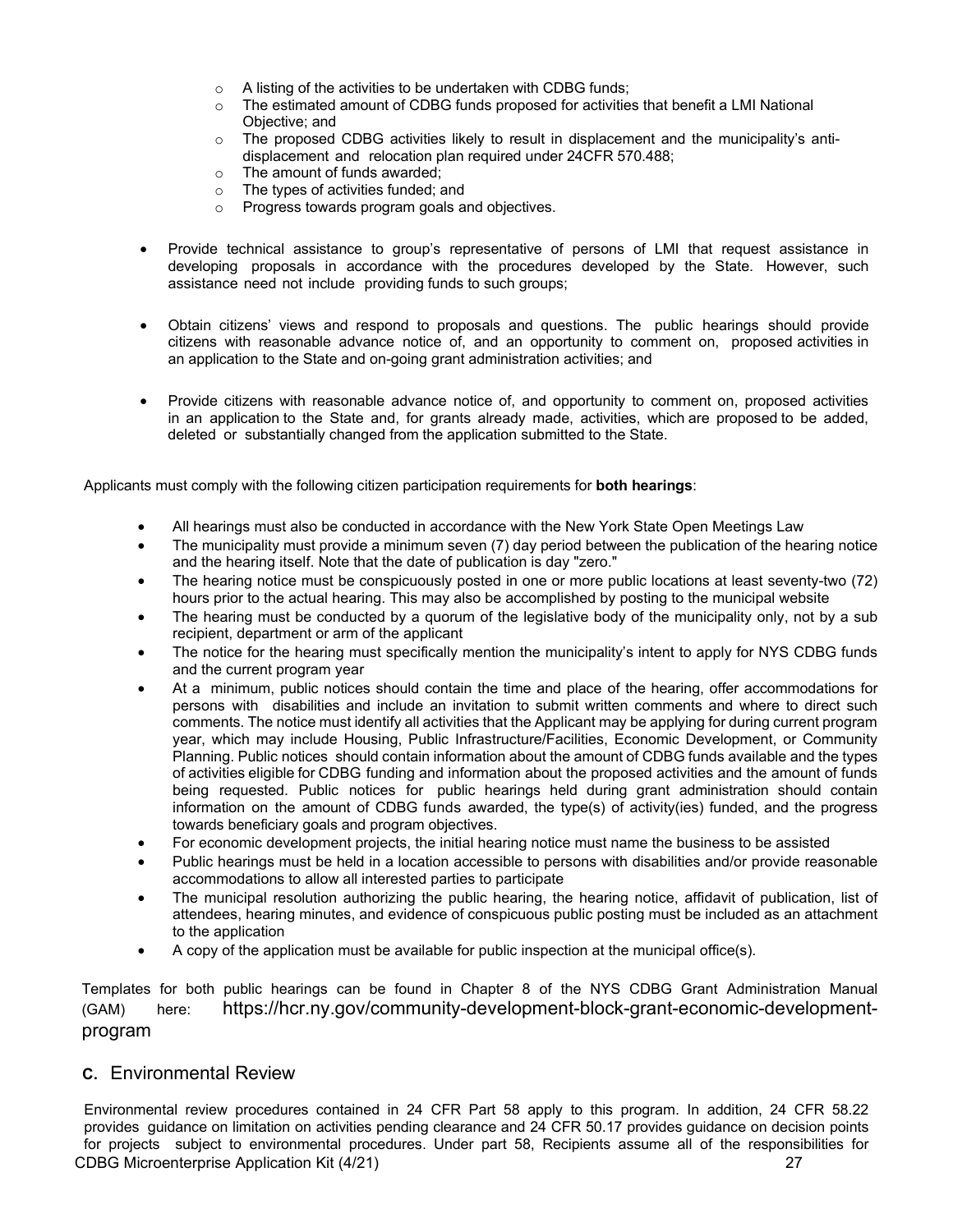environmental review, decision making and action pursuant to the National Environmental Policy Act of 1969 and the State Environmental Quality Review Act (SEQR) and other provisions of law specified by the Secretary in 24 CFR part 58 that would apply to the Secretary were he or she to undertake such projects as federal projects.

## <span id="page-29-0"></span>**D.** Residential Anti-Displacement and Relocation

Applicants proposing activities that may involve displacement, permanent relocation or demolition or conversion of residential units occupied by low-income persons are responsible for complying with the regulations under the Uniform Relocation Act and Section 104(d) of the Housing and Community Development Act of 1974, as amended. The Act requires displacement of persons which may occur as a result of activities assisted with CDBG funds be minimized. HUD regulations require that if any CDBG activity could result in displacement, Applicants must adopt a plan for minimizing displacement of persons and mitigating any adverse effects of displacement on LMI persons.

Recipients of CDBG funds must provide reasonable benefits and relocation assistance to any person involuntarily and permanently displaced as a result of the use of CDBG funds to acquire or substantially rehabilitate property, including businesses. For projects that may entail the displacement of persons, the Applicant must replace all occupied and vacant, occupiable LMI dwelling units demolished or converted to use other than as LMI housing as a direct result of activities assisted with CDBG funds. In addition, HUD requires that Recipients provide reasonable benefits to persons displaced as a result of use of CDBG funds in cases which are not governed by the Uniform Relocation Act.

## <span id="page-29-1"></span>**E.** Labor Standards

Applicants must comply with all applicable federal and state labor standards as required by the Davis-Bacon Act and Article 8 of the New York State Labor Law. It is the Applicant's sole responsibility to fully understand and comply with the requirements of the labor laws that impact the activity being proposed prior to submitting an application. The impact of federal and/or state labor laws on the proposed activity must be reflected in the application for funding, particularly the cost of the project. Additional information may be obtained from [https://www.dol.gov/agencies/whd/fact](https://www.dol.gov/agencies/whd/fact-sheets/66-dbra)[sheets/66-dbra](https://www.dol.gov/agencies/whd/fact-sheets/66-dbra)

## <span id="page-29-2"></span>**F.** Lead-Based Paint Requirements

The Residential Lead-Based Paint Hazard Reduction Act of 1992 amended the Lead-Based Paint Poisoning Act of 1971, which established the Federal lead-based paint requirements. In 1999, HUD issued a lead-based paint regulation**,**  24 CFR Part 35, in response to the regulations effective September 15, 2000. The lead-based paint regulation defines new work practices that must be followed when dealing with lead-based paint in older structures and expands requirements to protect occupants and workers from lead-based paint hazards until lead hazard reduction work is completed.

Applicants must comply with the lead-based paint requirements implemented at 24 CFR part 35, if proposing activities involving residential properties or facilities, operated by the owner and commonly used by children under seven years of age, such as a child care center, purchased or rehabilitated in whole or part with CDBG funds excluding:

- housing constructed on or after 1978;
- housing for the elderly or persons with disabilities, unless a child under 6 resides or is expected to reside in the housing;
- dwellings without bedrooms, i.e., efficiencies and military barracks;
- foreclosure sales;
- short-term leases of 100 days;
- renewal of leases where all information has been disclosed previously and where lessor has acquired no new information ("renewal" is defined under the regulations to "include both re-negotiation of existing lease terms and/or ratification of a new lease"); or
- housing which has been inspected and found to be free of lead-based paint by a certified inspector.

Applicants are required to identify lead-based paint compliance in their application and outline their local plan for addressing lead-based paint hazards.

## <span id="page-29-3"></span>**G.** Affirmatively Furthering Fair Housing

Effective with the 2017 Community Development Block Grant (CDBG) funding cycle, any non-CFA full application for NYS CDBG funding assistance that is due on or after September 22, 2017, will be required to report whether within the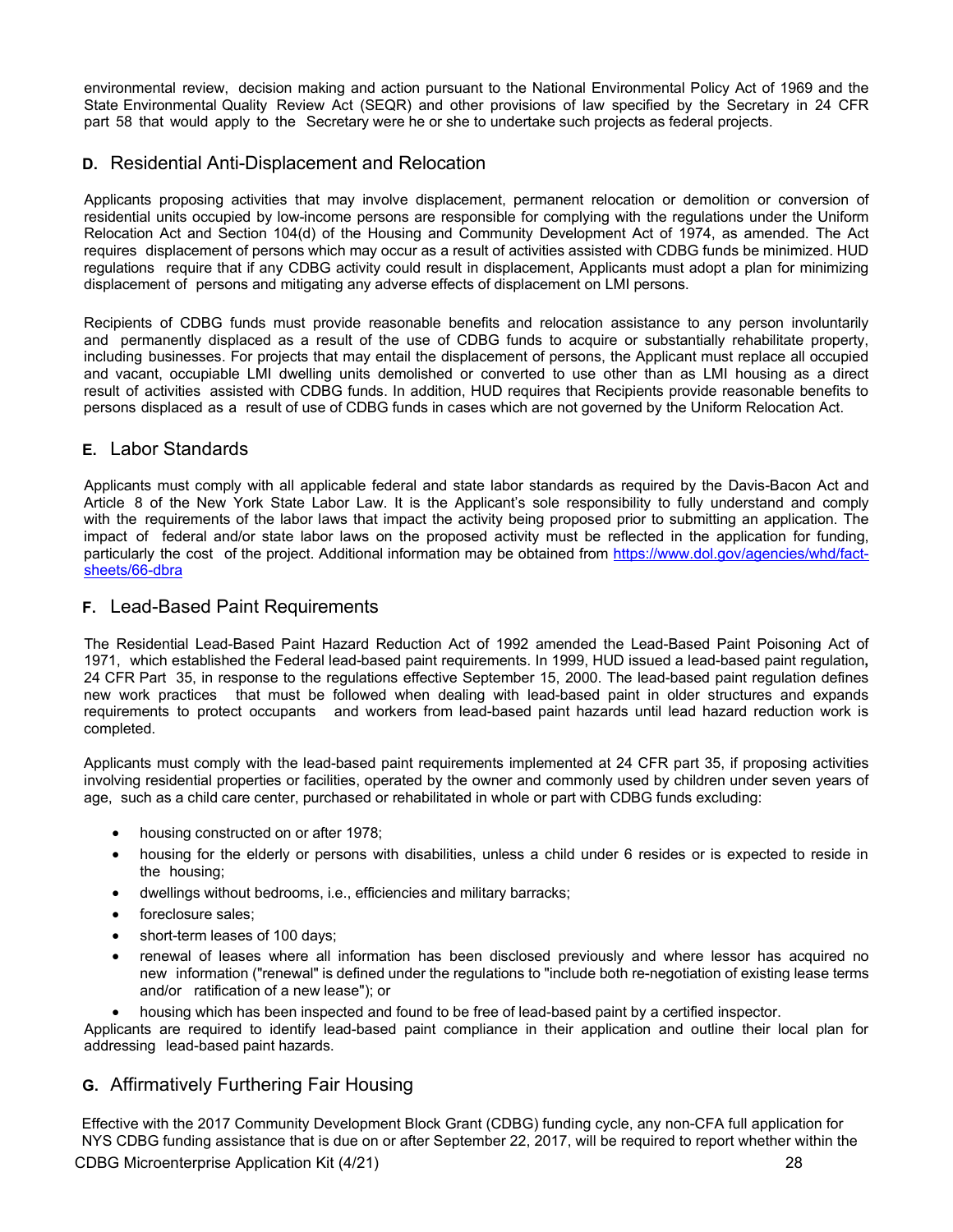past ten (10) years the applicant has been the subject of any housing discrimination proceeding before a federal, state and/or local adjudicatory body. The applicant shall:

- a. Provide the final disposition or indicate that the proceeding is pending.
- b. Applicants should also provide a brief description of the complaint and procedural history for cases that are pending or final administrative and/or court orders.

#### **Submit as one single upload, do not upload multiple documents.**

For **ALL** Recipients that are awarded NYS CDBG housing funding assistance based on full applications that are due on or after September 22, 2017, the Recipient will have a continuing obligation through the contract period to disclose within thirty (30) days to HCR's Fair and Equitable Housing Office if the municipality becomes the subject of any fair housing proceeding before a federal, state and/or local adjudicatory body, or if it receives a final disposition in a proceeding involving fair housing law claims.

## **Affirmatively Furthering Fair Housing Checklist**

Recipients of federal funds have a duty to affirmatively further fair housing (AFFH) pursuant to the Fair Housing Act. New York State will monitor the efforts of local government grantees to satisfy, and certify their own duty to AFFH. In general, activities that AFFH should promote non-discrimination and ensure fair and equal access to housing opportunities for all. The Grant Administration Manual, Chapter 5 Section VII(E), provides additional information regarding fair housing obligations. To ensure compliance with the AFFH requirements the Recipient is required to:

- a. Display fair housing posters and distribute fair housing materials prepared by New York State, the municipality, US Department of Housing and Urban Development (HUD), or fair housing organizations to community residents, landlords, real estate professionals and lenders;
- b. Pass a fair housing resolution that demonstrates a "good faith effort" in complying with fair housing requirements. The fair housing resolution adopted by the Recipient must also be publicized and promoted within the community; and
- c. Designate a fair housing officer who is familiar with the fair housing regulation, have him or her trained on their duties and responsibilities as a fair housing officer, and, through means reasonably calculated to reach the community, publicize the existence of the fair housing officer as the primary point of contact for all fair housing related issues.

The Recipient shall provide to HCR's Office of Community Renewal within forty-five (45) days of the award of funds, the AFFH Checklist activities it will undertake. Additionally, the Recipient shall carry out the AFFH actions within one (1) year of the award of funds and provide to HCR's Office of Community Renewal proof of the activities undertaken as a record of the municipality's activities to satisfy its AFFH requirements.

In addition to the abovementioned required activities, the Recipient's AFFH Checklist should identify which of the below activities will also be undertaken. The below checklist does not include every fair housing activity that a municipality could, or should undertake. It is however a good starting point of increasing community awareness, ensuring that clear procedures exist for addressing fair housing complaints, expanding the types of housing choice within the municipality, and generally providing all people with the opportunity to live in a community of their choice without discrimination.

If a Recipient intends to complete an action not included in the AFFH Checklist to satisfy one of the categories from the AFFH Checklist, it must apply to Fair and Equitable Housing Office (FEHO) for permission to do so. Questions related to fair housing obligations and/or the AFFH Checklist must be addressed to HCR's Fair and Equitable Housing Office at (518) 473-3089 or [feho@nyshcr.org.](mailto:feho@nyshcr.org)

Recipients must be prepared to begin reporting on efforts to Affirmatively Further Fair Housing on an annual basis. Reporting will occur on an annual basis through the OCR Annual Performance Report that is due in January of every year.

- *I. Encourage community input on fair housing matters*
	- 1. Hold an annual public meeting on fair housing. Provide to HCR an agenda, meeting notes, and reports concerning the steps that will be taken to address fair housing issues raised at these meetings. Include list of attendees/sign-in sheet, location and date.
- *II. Ensure public policy affirmatively furthers fair housing*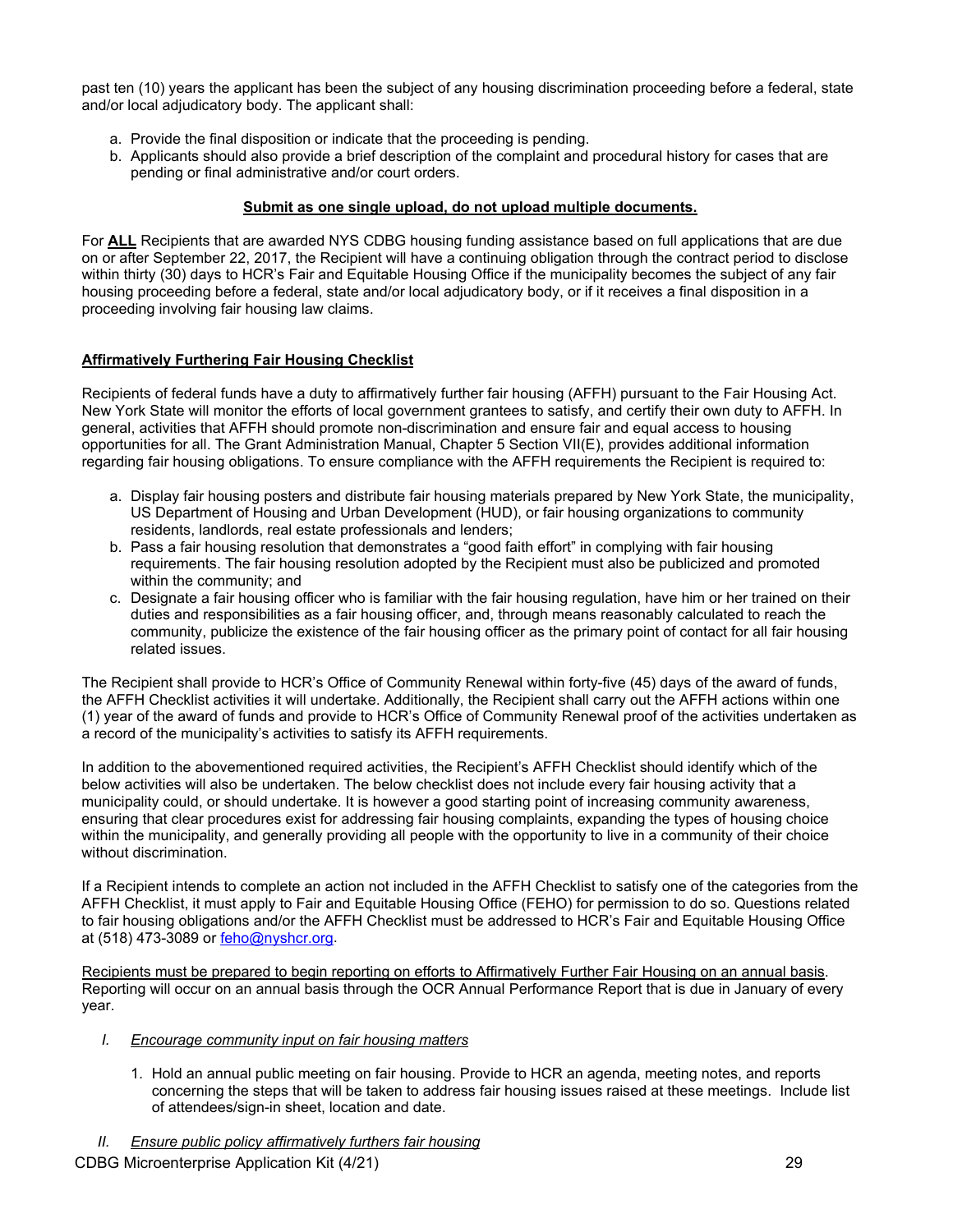- 1. Sponsor, or work with a community development/planning organization, rural/neighborhood preservation, or fair housing organization to conduct a survey to assess the community's housing needs, including barriers to fair housing choice.
- 2. Survey special housing needs of minorities and women to determine possible effects of discrimination.
- *III. Promote fair housing education* 
	- 1. Elected officials, municipality staff in charge of planning, zoning, building, housing, community and economic development, and their third-party consultants attend a fair housing training program.
	- 2. Expert provides a fair housing education and training program for real estate professionals, including developers, sales and rental agents, lenders, and property managers.
	- 3. Conduct a meeting with financial institutions that serve the community to discuss the importance of providing financial assistance for housing in all geographic areas and to all residents in the community.

**Please note that the actions listed above represent the commitment of the Office of Community Renewal (OCR) to Affirmatively Further Fair Housing (AFFH), and supplement, but do not replace the responsibility of each grantee to AFFH as described in the CDBG Grant Administration Manual.**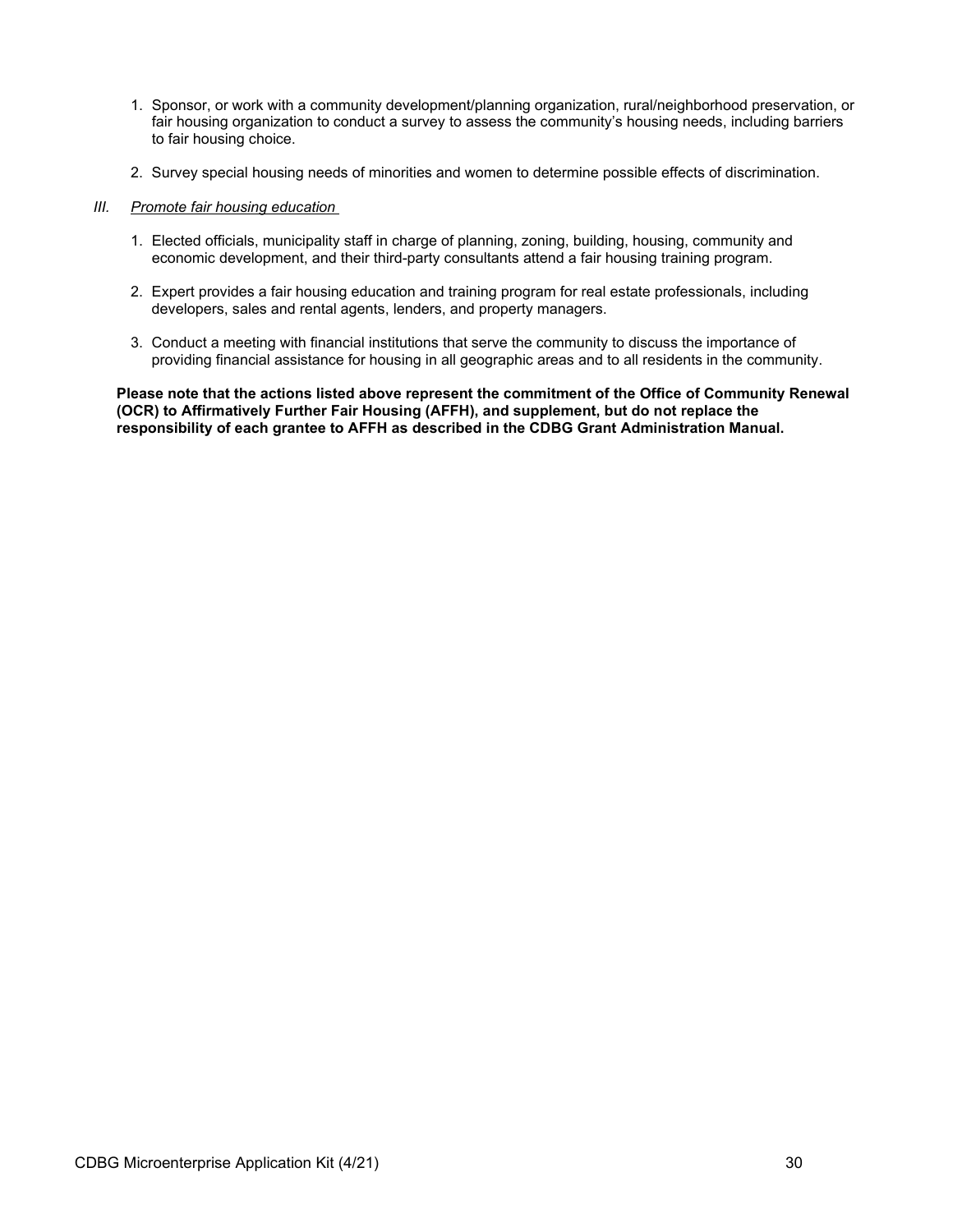## <span id="page-32-0"></span>**H.** Grant Administration and Program Delivery Costs

**Microenterprise:** Program delivery, entrepreneurial training and grant administration costs combined **cannot exceed** 15% of the total award with administration not to exceed 5%.

**Grant Administration Costs:** Generally, these are costs associated with salaries, wages, and related costs of the grant recipient's staff, the staff of local public agencies, or other staff engaged in program administration for the awarded grant. General operating expenses are ineligible for reimbursement from the grant funds. Examples of eligible administrative costs include:

- Providing local officials and citizens with information about the program;
- Preparing program budgets and schedules and amendments thereto;
- Developing systems for assuring compliance with program requirements;
- Costs associated with the Environmental Review Process for the overall program, including the release of funds;
- Preparing Requests for Proposals with consultants for grant administration or other consulting work, such as architectural or engineering services;
- Developing interagency agreements and agreements with sub recipients and contractors to carry out program activities;
- Monitoring program activities for progress and compliance with program requirements;
- Preparing reports and other documents for submission to the state regarding the grant;
- Coordinating the resolution of audit and monitoring findings;
- Evaluating program results against state objectives; and
- Managing or supervising persons whose primary responsibilities with regard to the program include such assignments as those described above;
- Costs incurred for official business travel in carrying out the program and administrative services performed under a third-party contract;
- Purchase of capital equipment, such as file cabinets, for grant administration;
- Training on CDBG grant administration requirements.

For more information concerning eligible administrative costs, applicants should read 24 CFR Subpart C 570.206.

**Program Delivery Costs:** These are those costs that can be directly attributed to activities for delivery of specific proposed activities. These include in-house staff or third-party costs. Examples of program delivery costs include:

- Marketing grant activities;
- Services verifying client eligibility;
- Providing education or counseling to beneficiaries;
- Preparation of site-specific environmental review and environmental assessment
- Preparation of loan closing documents, all costs associated with perfecting security, repayment processing, loan disbursement;
- Legal expenses related to construction such as temporary or permanent easements and filing fees;
- Any required building or regulatory permit or fees associated with regulatory compliance;
- Client/contractor troubleshooting;
- Any other professional services required to deliver the program;